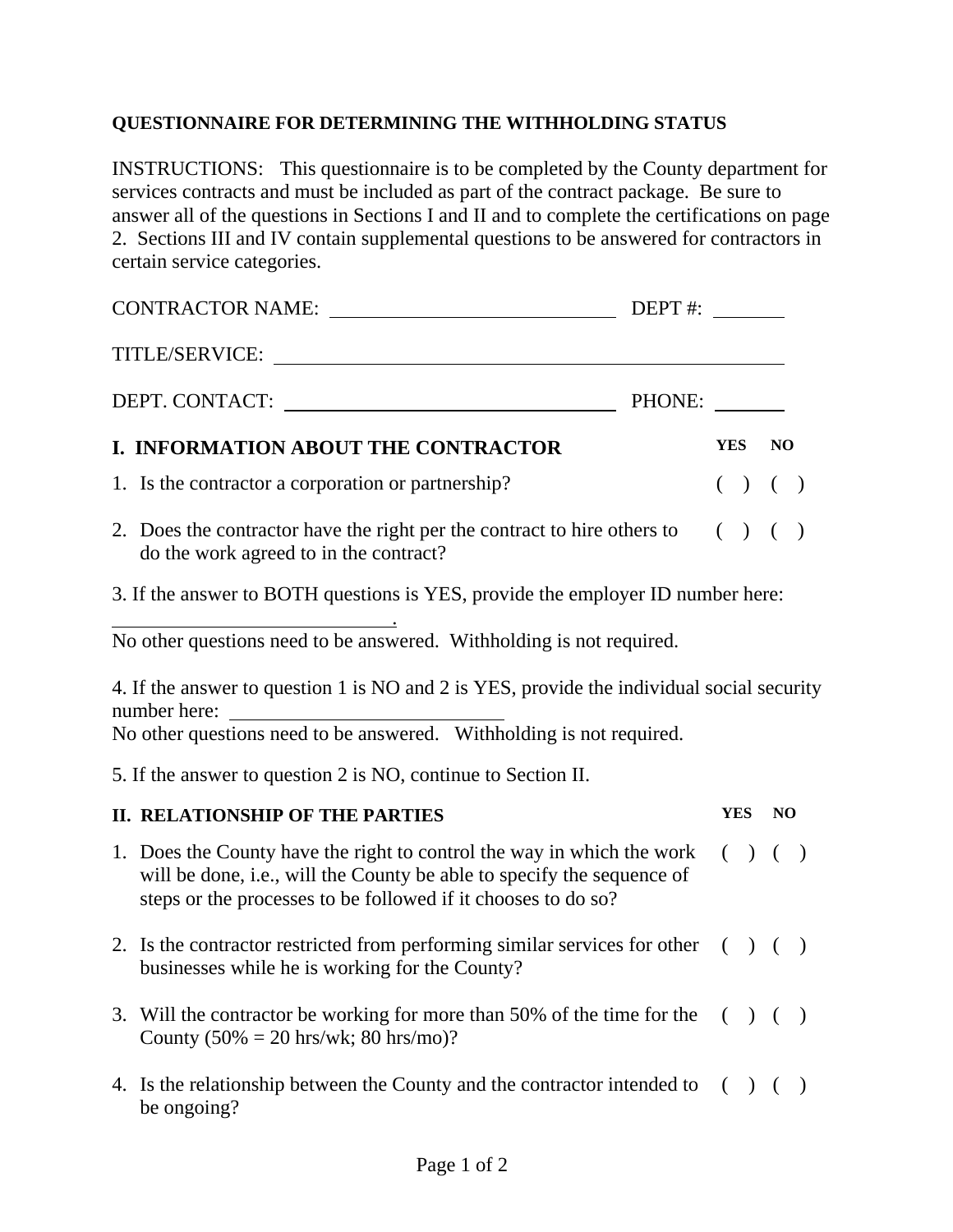#### **III. FOR CONSULTANTS, PROJECT MANAGERS, PROJECT COORDINATORS**

- 1. Is the contractor being hired for a period of time rather than for a specific project?  $( ) ( )$
- 2. Will payment be based on a wage or salary (as opposed to a commission or  $( ) ( )$ lump sum)?

#### **IV. FOR PHYSICIANS, PSYCHIATRISTS, DENTISTS, PSYCHOLOGISTS**

1. Will the agreement be with an individual who does not have an outside practice?  $( ) ( )$ 

2. Will the contractor work more than an average of ten hours per week?  $( )$  ()

IF THE ANSWER TO 2 IS YES, ANSWER QUESTIONS 3.

3.Will the County provide more than 20% of the contractor's income? ( ) ( )

4. If the answer to either question 1.a, or if required, question 1.b is NO, the entire answer is NO.

A "yes" answer to any of the questions in Section II, or, if applicable, Sections III or IV constitutes justification for paying the contractor through the payroll system as an "employee for withholding purposes."

CERTIFICATIONS:

I hereby certify that the answers to the above questions accurately reflect the anticipated working relationship for this contract.

| <b>Contractor Signature</b> | Agency/Department Head/Designee<br>Signature |
|-----------------------------|----------------------------------------------|
| <b>Printed Name</b>         | <b>Printed Name</b>                          |
| Date                        | Date                                         |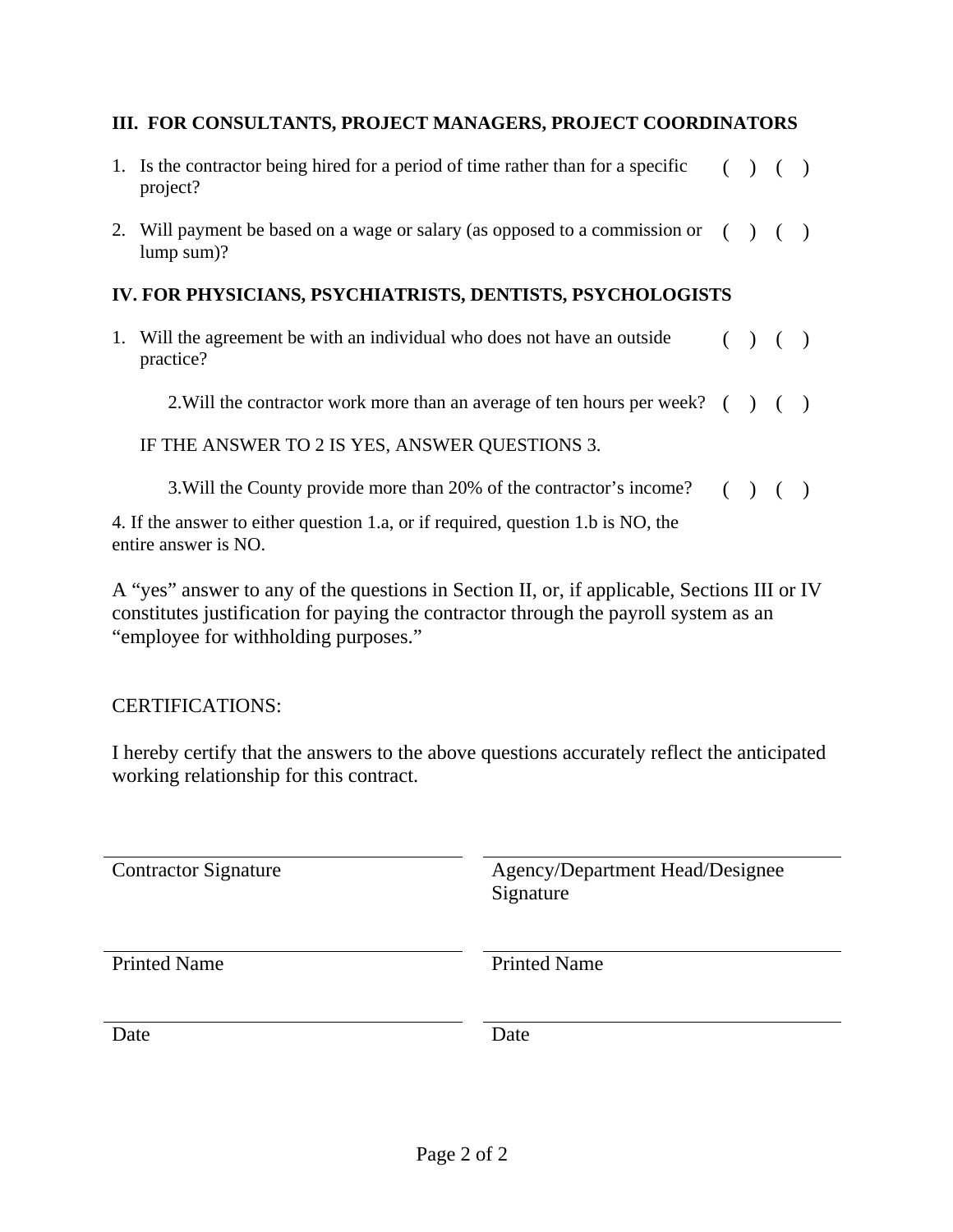**Contract No. \_\_\_\_\_\_\_\_\_\_\_\_\_\_\_\_\_\_\_\_\_\_** 

#### **COUNTY OF ALAMEDA STANDARD SERVICES AGREEMENT**

This Agreement, dated as of \_\_\_\_\_\_\_\_\_\_\_\_\_\_\_\_\_\_\_\_, 2008, is by and between the County of Alameda, hereinafter referred to as the "County", and\_\_\_\_\_\_\_\_\_\_\_\_\_\_\_\_\_\_\_, hereinafter referred to as the "Contractor".

### **WITNESSETH**

| Whereas, County desires to obtain               |                                        | services which |
|-------------------------------------------------|----------------------------------------|----------------|
| are more fully described in Exhibit A hereto (" | Services"; and                         |                |
|                                                 | ( <i>Insert short name or delete</i> ) |                |

Whereas, Contractor is professionally qualified to provide such services and is willing to provide same to County; and

Now, therefore it is agreed that County does hereby retain Contractor to provide \_\_\_\_\_\_\_\_\_\_\_Services, and Contractor accepts such engagement, on the General Terms and Conditions hereinafter specified in this Agreement, the Additional Provisions attached hereto, and the following described exhibits, all of which are incorporated into this Agreement by this reference:

- Exhibit A Definition of Services
- Exhibit B Payment Terms
- Exhibit C Insurance Requirements
- Exhibit D Debarment and Suspension Certification
- Exhibit E Contract Compliance Reporting Requirements

The term of this Agreement shall be from \_\_\_\_\_\_\_\_\_\_\_\_\_\_\_\_\_through \_\_\_\_\_\_\_\_\_\_\_\_\_\_

The compensation payable to Contractor hereunder shall not exceed *(dollar amount written out)*  (*\$\_*\_\_\_\_\_\_\_\_\_\_\_) for the term of this Agreement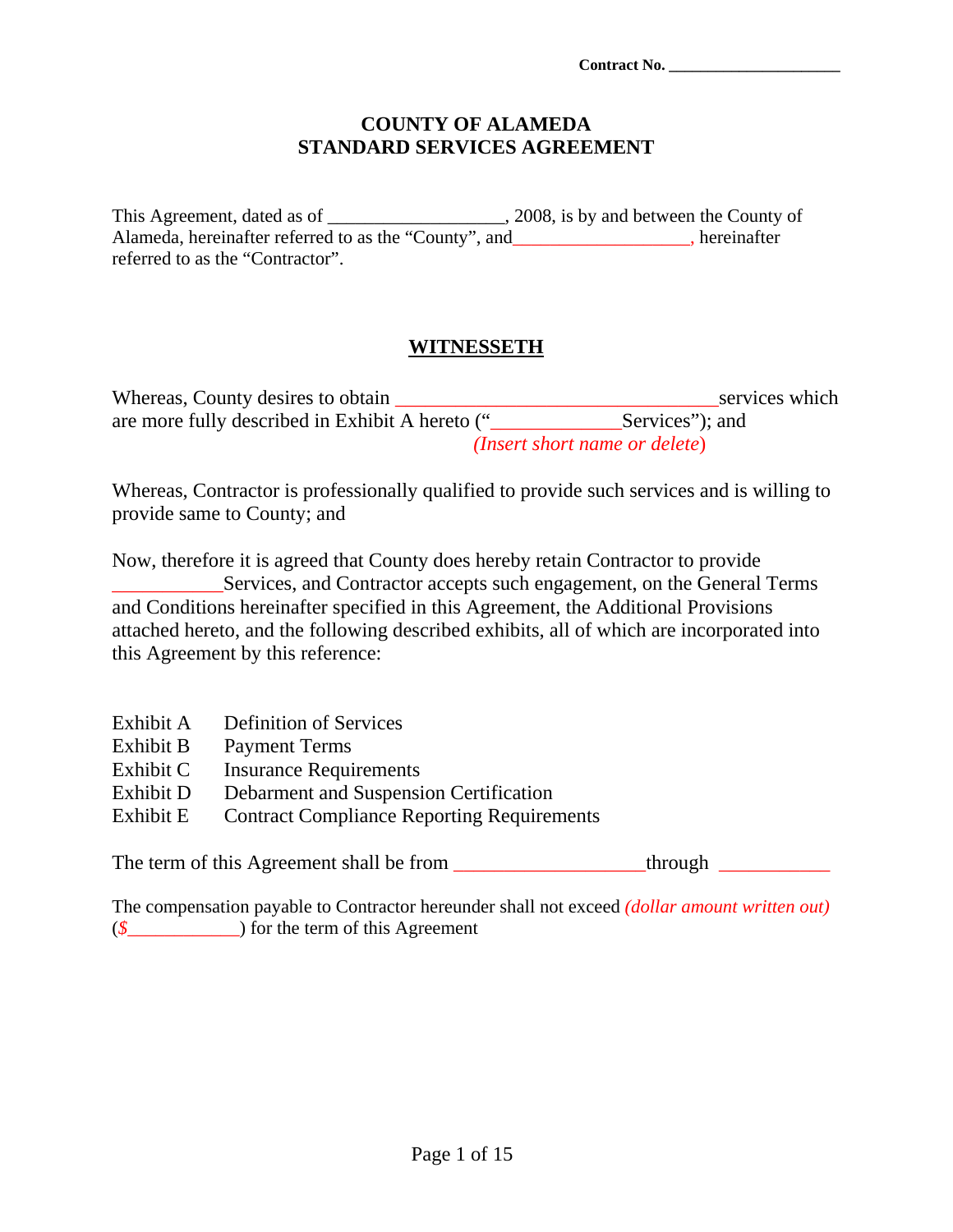## **IN WITNESS WHEREOF, the parties hereto have executed this Agreement as of the day and year first above written.**

#### COUNTY OF ALAMEDA CONTRACTOR/COMPANY NAME

| Signature                                    | Signature                                                                                                                                                                                                                                                                 |  |
|----------------------------------------------|---------------------------------------------------------------------------------------------------------------------------------------------------------------------------------------------------------------------------------------------------------------------------|--|
| (Printed)                                    | (Printed)                                                                                                                                                                                                                                                                 |  |
| Title: President of the Board of Supervisors | Title:                                                                                                                                                                                                                                                                    |  |
| Approved as to Form:                         |                                                                                                                                                                                                                                                                           |  |
| <b>County Counsel Signature</b>              | By signing above, signatory warrants<br>and represents that he/she executed this<br>Agreement in his/her authorized<br>capacity and that by his/her signature<br>on this Agreement, he/she or the entity<br>upon behalf of which he/she acted,<br>executed this Agreement |  |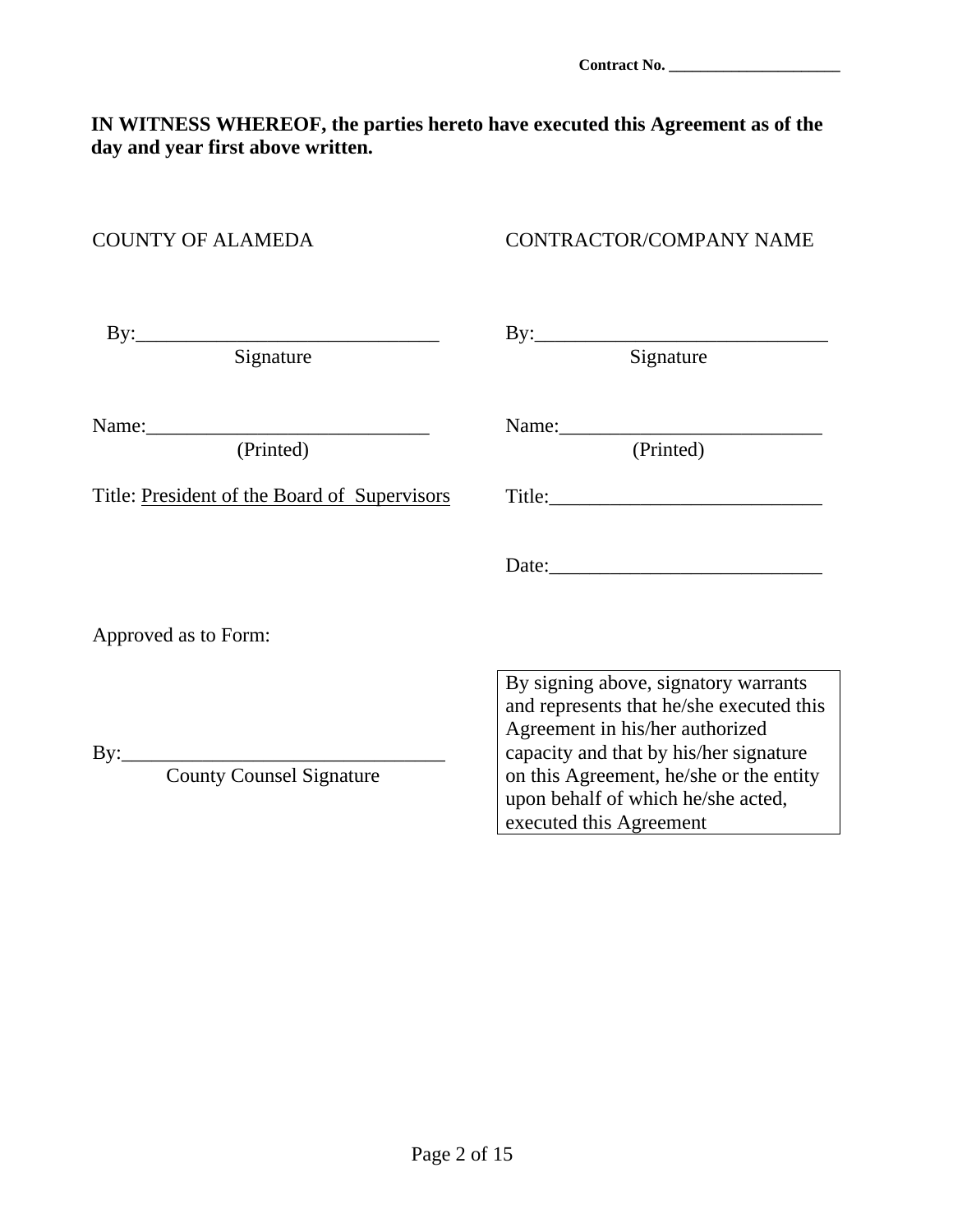#### **IN WITNESS WHEREOF, the parties hereto have executed this Agreement as of the day and year first above written.**

| <b>COUNTY OF ALAMEDA</b> | CONTRACTOR/COMPANY NAME                                                                                                                                                                                                                                                    |
|--------------------------|----------------------------------------------------------------------------------------------------------------------------------------------------------------------------------------------------------------------------------------------------------------------------|
| Signature                | $\text{By:}\_$<br>Signature                                                                                                                                                                                                                                                |
| (Printed)                | (Printed)                                                                                                                                                                                                                                                                  |
| Title: Purchasing Agent  |                                                                                                                                                                                                                                                                            |
|                          | Date:                                                                                                                                                                                                                                                                      |
|                          | By signing above, signatory warrants<br>and represents that he/she executed<br>this Agreement in his/her authorized<br>capacity and that by his/her signature<br>on this Agreement, he/she or the<br>entity upon behalf of which he/she<br>acted, executed this Agreement. |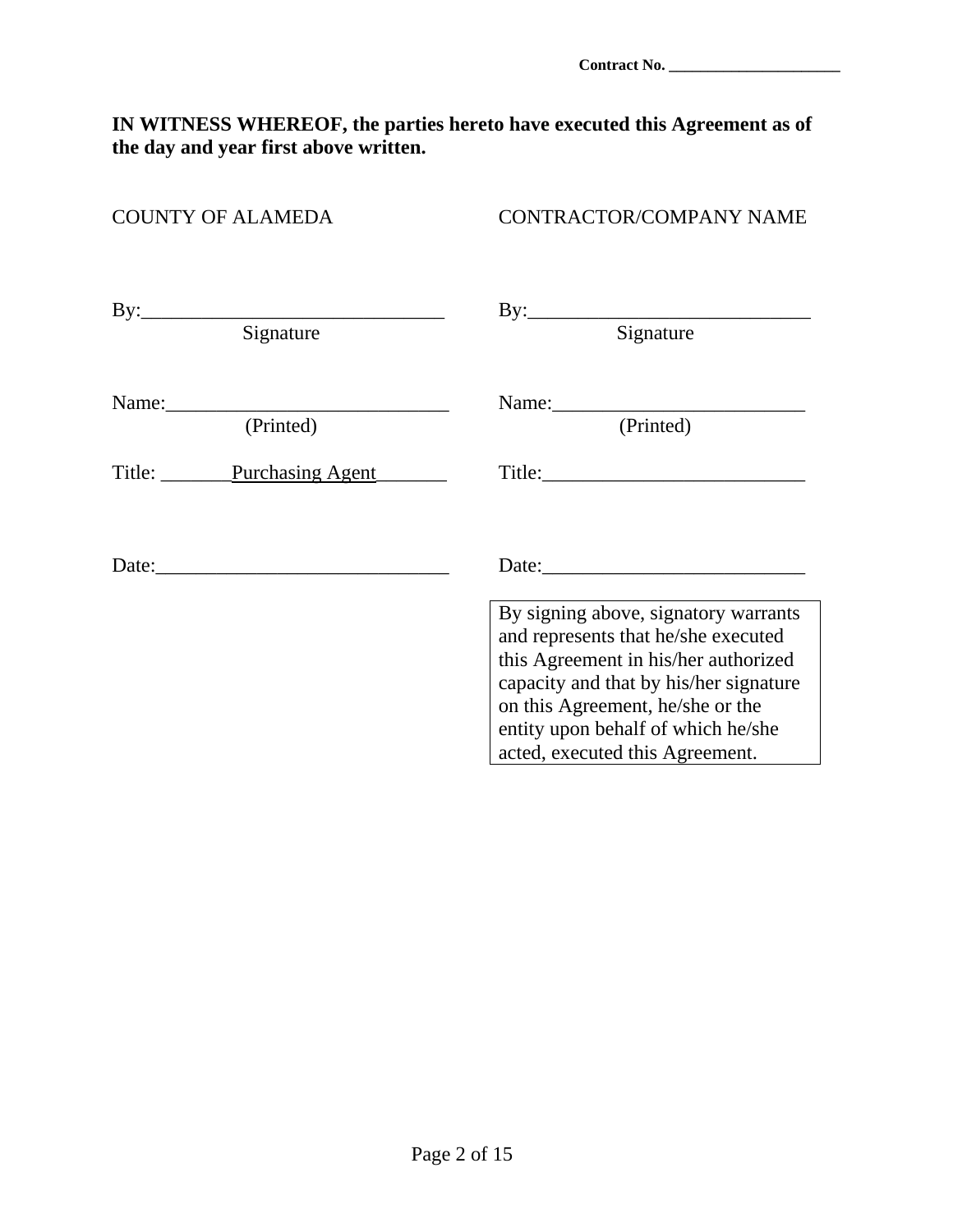#### **GENERAL TERMS AND CONDITIONS**

1. INDEPENDENT CONTRACTOR: No relationship of employer and employee is created by this Agreement; it being understood and agreed that Contractor is an independent contractor. Contractor is not the agent or employee of the County in any capacity whatsoever, and County shall not be liable for any acts or omissions by Contractor nor for any obligations or liabilities incurred by Contractor.

Contractor shall have no claim under this Agreement or otherwise, for seniority, vacation time, vacation pay, sick leave, personal time off, overtime, health insurance medical care, hospital care, retirement benefits, social security, disability, Workers' Compensation, or unemployment insurance benefits, civil service protection, or employee benefits of any kind.

Contractor shall be solely liable for and obligated to pay directly all applicable payroll taxes (including federal and state income taxes) or contributions for unemployment insurance or old age pensions or annuities which are imposed by any governmental entity in connection with the labor used or which are measured by wages, salaries or other remuneration paid to its officers, agents or employees and agrees to indemnify and hold County harmless from any and all liability which County may incur because of Contractor's failure to pay such amounts.

In carrying out the work contemplated herein, Contractor shall comply with all applicable federal and state workers' compensation and liability laws and regulations with respect to the officers, agents and/or employees conducting and participating in the work; and agrees that such officers, agents, and/or employees will be considered as independent contractors and shall not be treated or considered in any way as officers, agents and/or employees of County.

Contractor does, by this Agreement, agree to perform his/her said work and functions at all times in strict accordance with currently approved methods and practices in his/her field and that the sole interest of County is to insure that said service shall be performed and rendered in a competent, efficient, timely and satisfactory manner and in accordance with the standards required by the County agency concerned.

Notwithstanding the foregoing, if the County determines that pursuant to state and federal law Contractor is an employee for purposes of income tax withholding, County may upon two week's notice to Contractor, withhold from payments to Contractor hereunder federal and state income taxes and pay said sums to the federal and state governments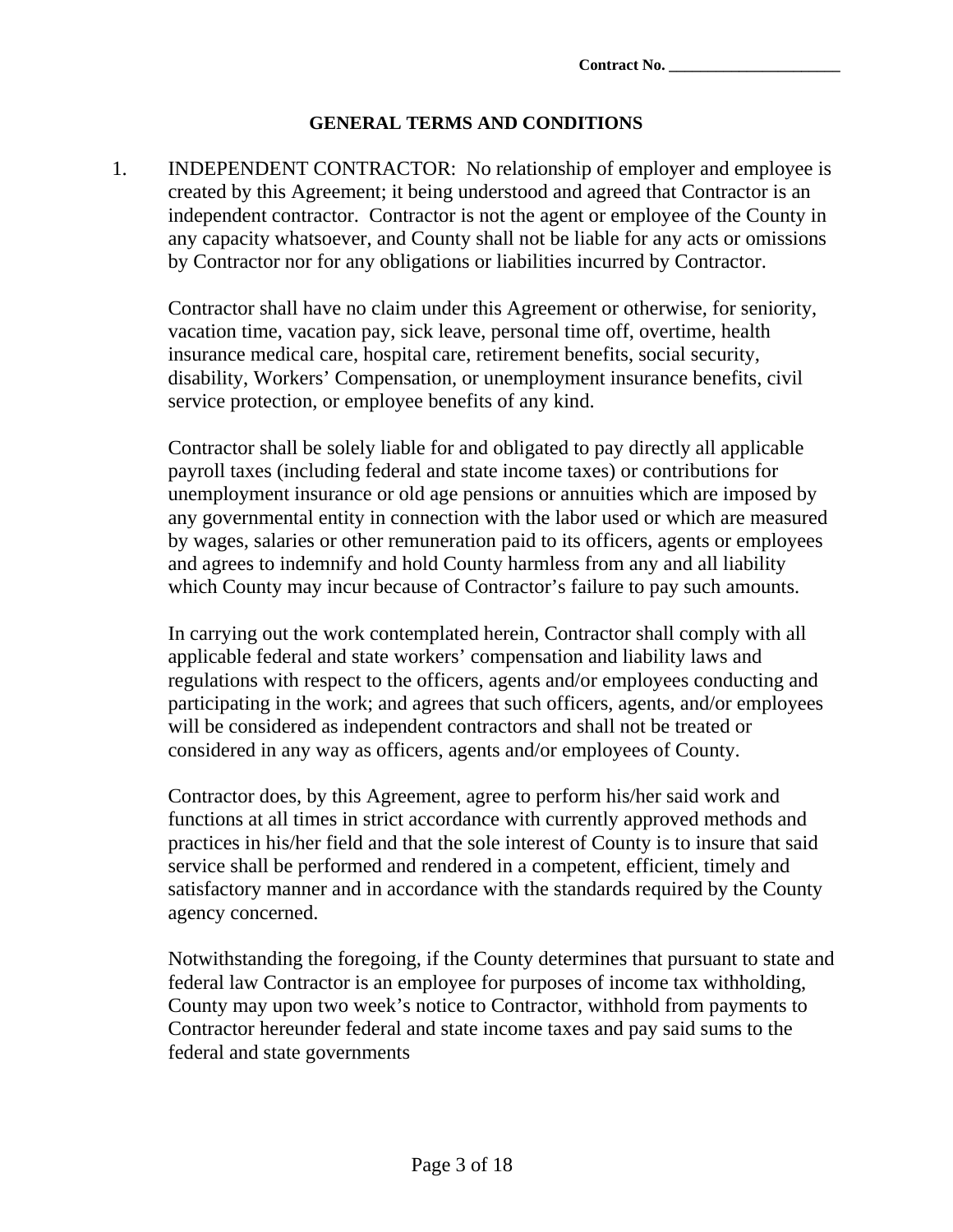2. INDEMNIFICATION: To the fullest extent permitted by law, Contractor shall hold harmless, defend and indemnify the County of Alameda, its Board of Supervisors, employees and agents from and against any and all claims, losses, damages, liabilities and expenses, including but not limited to attorneys' fees, arising out of or resulting from the performance of services under this Agreement, provided that any such claim, loss, damage, liability or expense is attributable to bodily injury, sickness, disease, death or to injury to or destruction of property, including the loss therefrom, or to any violation of federal, state or municipal law or regulation, which arises out of or is any way connected with the performance of this agreement (collectively "Liabilities") except where such Liabilities are caused solely by the negligence or willful misconduct of any indemnitee. The County may participate in the defense of any such claim without relieving Contractor of any obligation hereunder.

In the event that Contractor or any employee, agent, or subcontractor of Contractor providing services under this Agreement is determined by a court of competent jurisdiction or the Alameda County Employees' Retirement Association (ACERA) or California Public Employees' Retirement System (PERS) to be eligible for enrollment in ACERA and PERS as an employee of County, Contractor shall indemnify, defend, and hold harmless County for the payment of any employee and/or employer contributions for ACERA and PERS benefits on behalf of Contractor or its employees, agents, or subcontractors, as well as for the payment of any penalties and interest on such contributions, which would otherwise be the responsibility of County.

- 3. INSURANCE AND BOND: Contractor shall at all times during the term of the Agreement with the County maintain in force those insurance policies and bonds as designated in the attached Exhibit C, and will comply with all those requirements as stated therein.
- 4. PREVAILING WAGES: Pursuant to Labor Code Sections 1770 et seq., Contractor shall pay to persons performing labor in and about Work provided for in Contract not less than the general prevailing rate of per diem wages for work of a similar character in the locality in which the Work is performed, and not less than the general prevailing rate of per diem wages for legal holiday and overtime work in said locality, which per diem wages shall not be less than the stipulated rates contained in a schedule thereof which has been ascertained and determined by the Director of the State Department of Industrial Relations to be the general prevailing rate of per diem wages for each craft or type of workman or mechanic needed to execute this contract.
- 5. WORKERS' COMPENSATION: Contractor shall provide Workers' Compensation insurance, as applicable, at Contractor's own cost and expense and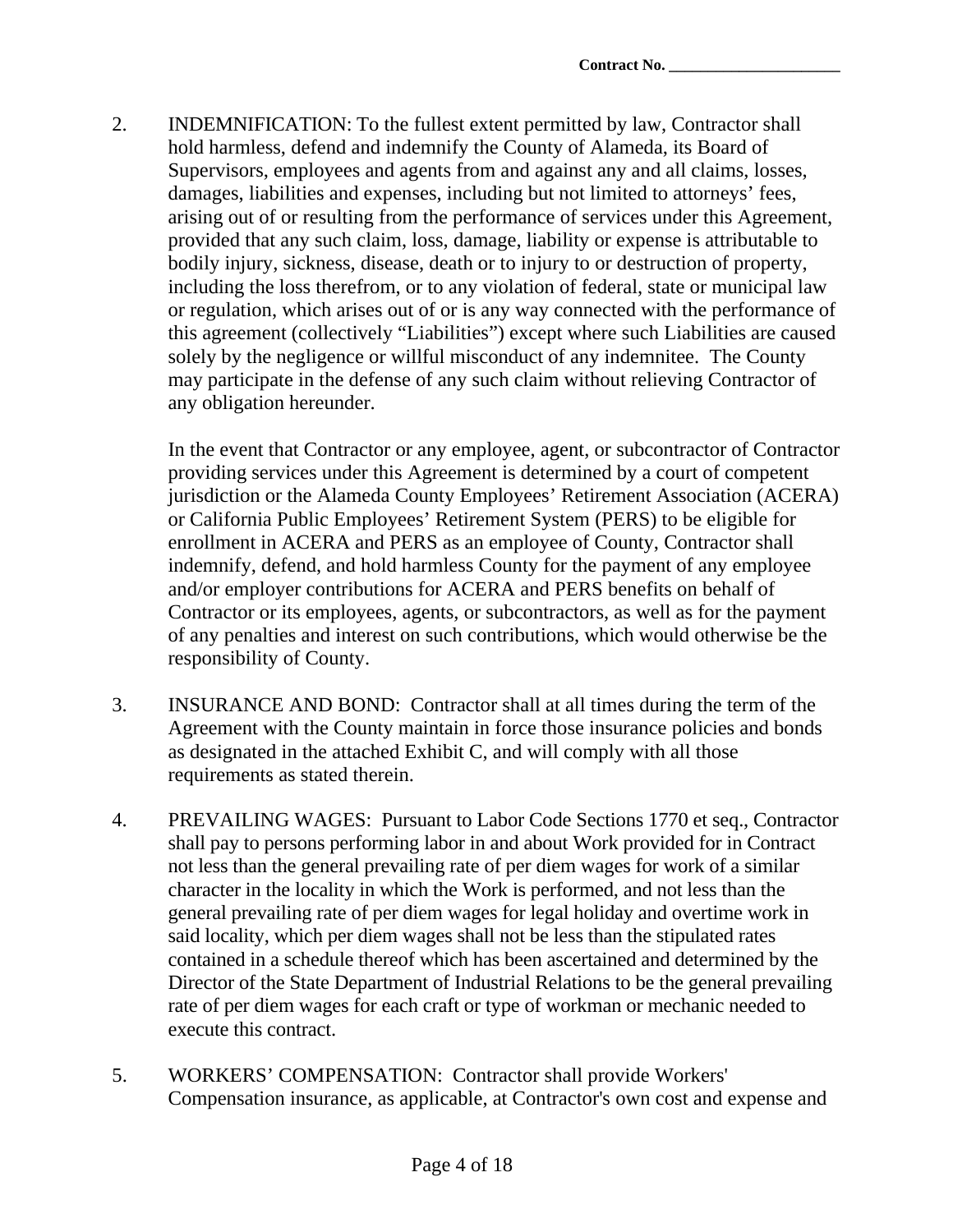further, neither the Contractor nor its carrier shall be entitled to recover from County any costs, settlements, or expenses of Workers' Compensation claims arising out of this Agreement.

#### 6. CONFORMITY WITH LAW AND SAFETY:

- a. In performing services under this Agreement, Contractor shall observe and comply with all applicable laws, ordinances, codes and regulations of governmental agencies, including federal, state, municipal, and local governing bodies, having jurisdiction over the scope of services, including all applicable provisions of the California Occupational Safety and Health Act. Contractor shall indemnify and hold County harmless from any and all liability, fines, penalties and consequences from any of Contractor's failures to comply with such laws, ordinances, codes and regulations.
- b. Accidents: If a death, serious personal injury or substantial property damage occurs in connection with Contractor's performance of this Agreement, Contractor shall immediately notify the Alameda County Risk Manager's Office by telephone. Contractor shall promptly submit to County a written report, in such form as may be required by County of all accidents which occur in connection with this Agreement. This report must include the following information: (1) name and address of the injured or deceased person(s); (2) name and address of Contractor's sub-Contractor, if any; (3) name and address of Contractor's liability insurance carrier; and (4) a detailed description of the accident and whether any of County's equipment, tools, material, or staff were involved.
- c. Contractor further agrees to take all reasonable steps to preserve all physical evidence and information which may be relevant to the circumstances surrounding a potential claim, while maintaining public safety, and to grant to the County the opportunity to review and inspect such evidence, including the scene of the accident.
- 7. DEBARMENT AND SUSPENSION CERTIFICATION: (Applicable to all agreements funded in part or whole with federal funds and contracts over \$25,000).
	- a. By signing this agreement and Exhibit D, Debarment and Suspension Certification, Contractor/Grantee agrees to comply with applicable federal suspension and debarment regulations, including but not limited to 7 Code of Federal Regulations (CFR) 3016.35, 28 CFR 66.35, 29 CFR 97.35, 34 CFR 80.35, 45 CFR 92.35 and Executive Order 12549.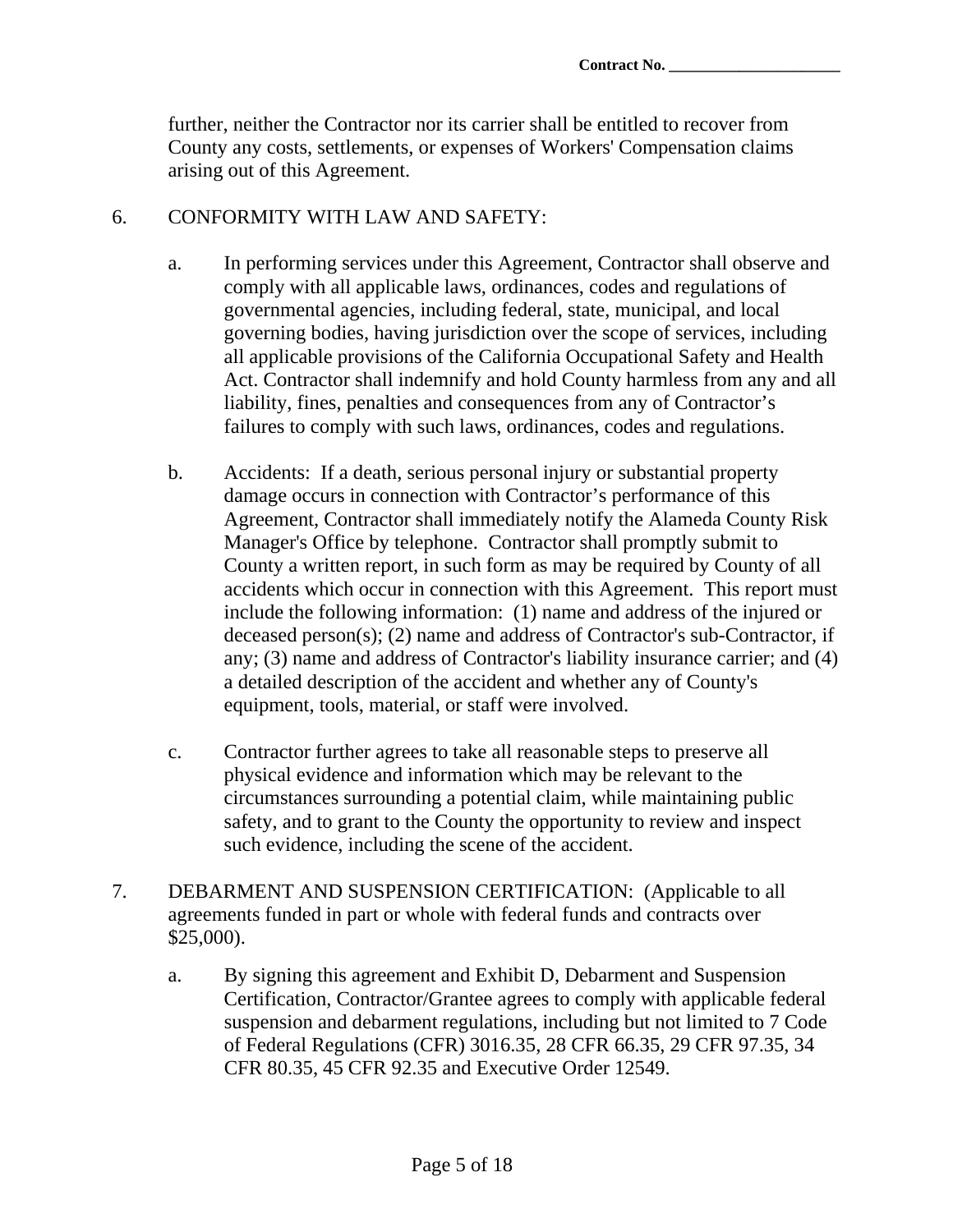**Contract No. \_\_\_\_\_\_\_\_\_\_\_\_\_\_\_\_\_\_\_\_\_\_** 

- b. By signing this agreement, Contractor certifies to the best of its knowledge and belief, that it and its principals:
	- (1) Are not presently debarred, suspended, proposed for debarment, declared ineligible, or voluntary excluded by any federal department or agency;
	- (2) Shall not knowingly enter into any covered transaction with a person who is proposed for debarment under federal regulations, debarred, suspended, declared ineligible, or voluntarily excluded from participation in such transaction.
- 8. PAYMENT: For services performed in accordance with this Agreement, payment shall be made to Contractor as provided in Exhibit B hereto.
- 9. TRAVEL EXPENSES: Contractor shall not be allowed or paid travel expenses unless set forth in this Agreement.
- 10. TAXES: Payment of all applicable federal, state, and local taxes shall be the sole responsibility of the Contractor.
- 11. OWNERSHIP OF DOCUMENTS: Contractor hereby assigns to the County and its assignees all copyright and other use rights in any and all proposals, plans, specification, designs, drawings, sketches, renderings, models, reports and related documents (including computerized or electronic copies) respecting in any way the subject matter of this Agreement, whether prepared by the County, the Contractor, the Contractor's sub-Contractors or third parties at the request of the Contractor (collectively, "Documents and Materials"). This explicitly includes the electronic copies of all above stated documentation.

Contractor also hereby assigns to the County and its assignees all copyright and other use rights in any Documents and Materials including electronic copies stored in Contractor's Information System, respecting in any way the subject matter of this Agreement.

Contractor shall be permitted to retain copies, including reproducible copies and computerized copies, of said Documents and Materials. Contractor agrees to take such further steps as may be reasonably requested by County to implement the aforesaid assignment. If for any reason said assignment is not effective, Contractor hereby grants the County and any assignee of the County an express royalty – free license to retain and use said Documents and Materials. The County's rights under this paragraph shall apply regardless of the degree of completion of the Documents and Materials and whether or not Contractor's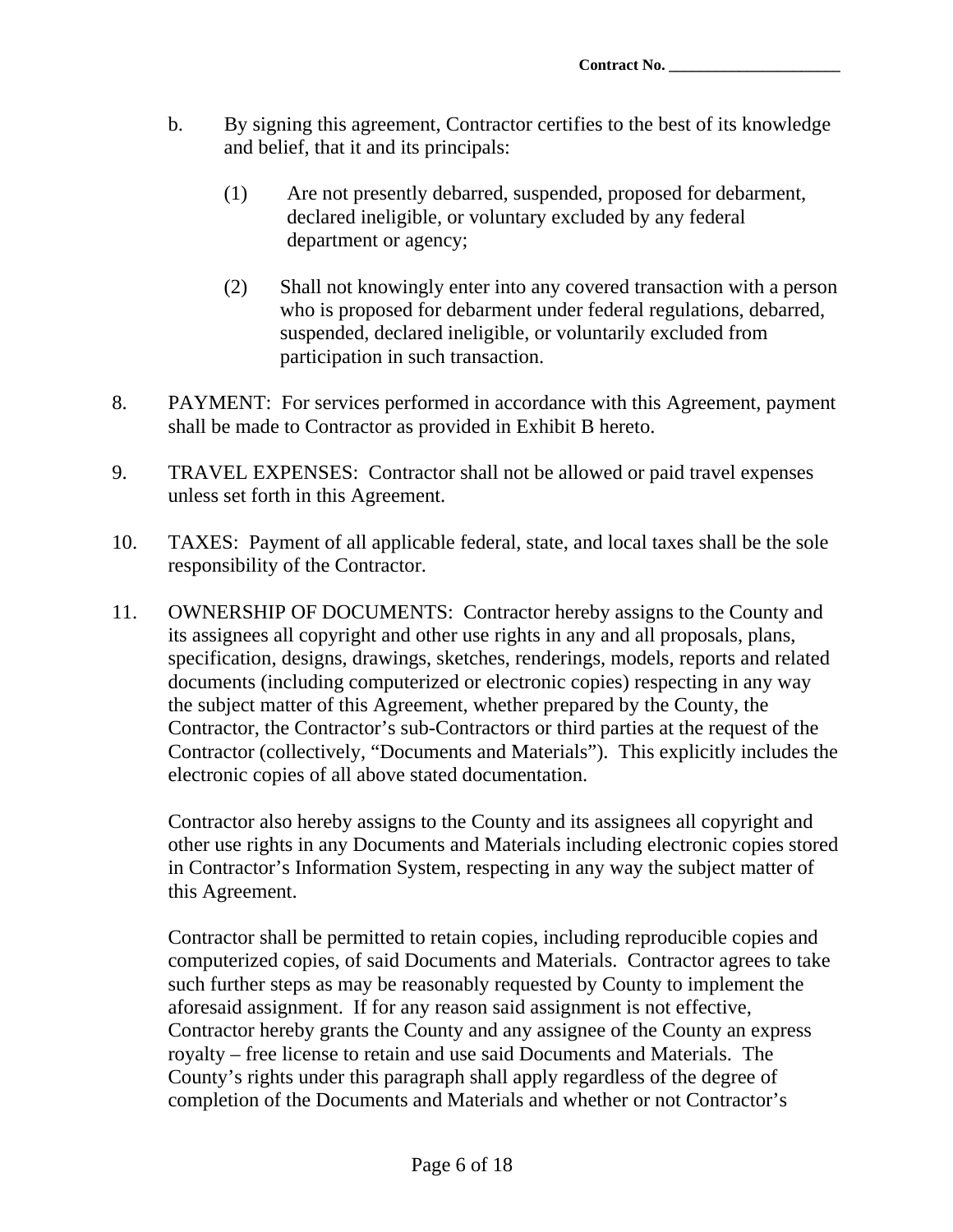services as set forth in Exhibit "A" of this Agreement have been fully performed or paid for.

In Contractor's contracts with other Contractors, Contractor shall expressly obligate its Sub-Contractors to grant the County the aforesaid assignment and license rights as to that Contractor's Documents and Materials. Contractor agrees to defend, indemnify and hold the County harmless from any damage caused by a failure of the Contractor to obtain such rights from its Contractors and/or Sub-Contractors.

Contractor shall pay all royalties and license fees which may be due for any patented or copyrighted materials, methods or systems selected by the Contractor and incorporated into the work as set forth in Exhibit "A", and shall defend, indemnify and hold the County harmless from any claims for infringement of patent or copyright arising out of such selection. The County's rights under this Paragraph 11 shall not extend to any computer software used to create such Documents and Materials.

12. CONFLICT OF INTEREST; CONFIDENTIALITY: The Contractor covenants that it presently has no interest, and shall not have any interest, direct or indirect, which would conflict in any manner with the performance of services required under this Agreement. Without limitation, Contractor represents to and agrees with the County that Contractor has no present, and will have no future, conflict of interest between providing the County services hereunder and any other person or entity (including but not limited to any federal or state wildlife, environmental or regulatory agency) which has any interest adverse or potentially adverse to the County, as determined in the reasonable judgment of the Board of Supervisors of the County.

The Contractor agrees that any information, whether proprietary or not, made known to or discovered by it during the performance of or in connection with this Agreement for the County will be kept confidential and not be disclosed to any other person. The Contractor agrees to immediately notify the County by notices provided in accordance with Paragraph 13 of this Agreement, if it is requested to disclose any information made known to or discovered by it during the performance of or in connection with this Agreement. These conflict of interest and future service provisions and limitations shall remain fully effective five (5) years after termination of services to the County hereunder.

13. NOTICES: All notices, requests, demands, or other communications under this Agreement shall be in writing. Notices shall be given for all purposes as follows: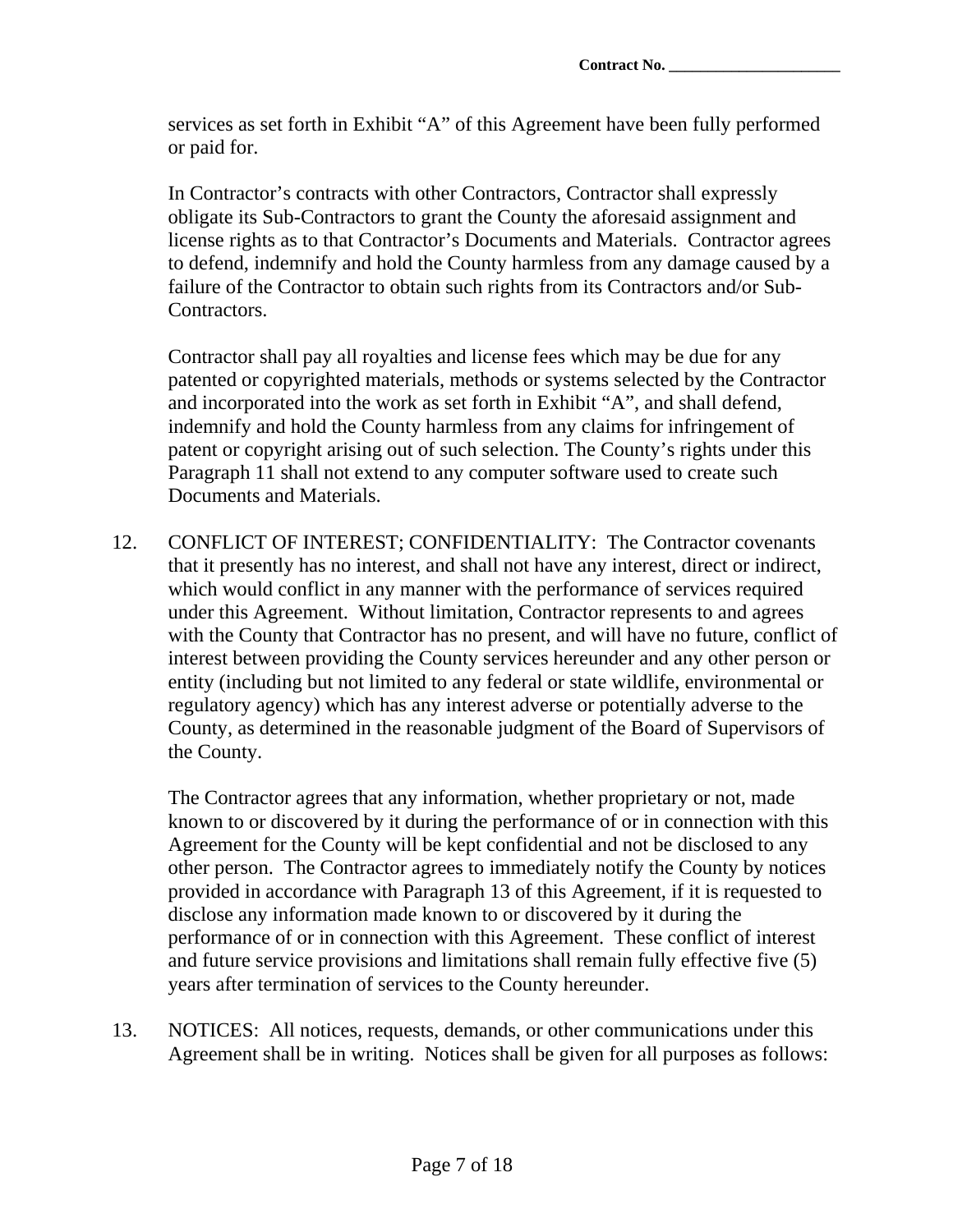Personal delivery: When personally delivered to the recipient, notices are effective on delivery.

First Class Mail: When mailed first class to the last address of the recipient known to the party giving notice, notice is effective three (3) mail delivery days after deposit in a United States Postal Service office or mailbox. Certified Mail: When mailed certified mail, return receipt requested, notice is effective on receipt, if delivery is confirmed by a return receipt.

Overnight Delivery: When delivered by overnight delivery (Federal Express/Airborne/United Parcel Service/DHL WorldWide Express) with charges prepaid or charged to the sender's account, notice is effective on delivery, if delivery is confirmed by the delivery service. Telex or facsimile transmission: When sent by telex or facsimile to the last telex or facsimile number of the recipient known to the party giving notice, notice is effective on receipt, provided that (a) a duplicate copy of the notice is promptly given by first-class or certified mail or by overnight delivery, or (b) the receiving party delivers a written confirmation of receipt. Any notice given by telex or facsimile shall be deemed received on the next business day if it is received after 5:00 p.m. (recipient's time) or on a non-business day.

Addresses for purpose of giving notice are as follows:

| To County:     | <b>COUNTY OF ALAMEDA</b> |  |  |
|----------------|--------------------------|--|--|
|                | Attn:                    |  |  |
| To Contractor: |                          |  |  |
|                | sttn:                    |  |  |

Any correctly addressed notice that is refused, unclaimed, or undeliverable because of an act or omission of the party to be notified shall be deemed effective as of the first date that said notice was refused, unclaimed, or deemed undeliverable by the postal authorities, messenger, or overnight delivery service.

Any party may change its address or telex or facsimile number by giving the other party notice of the change in any manner permitted by this Agreement.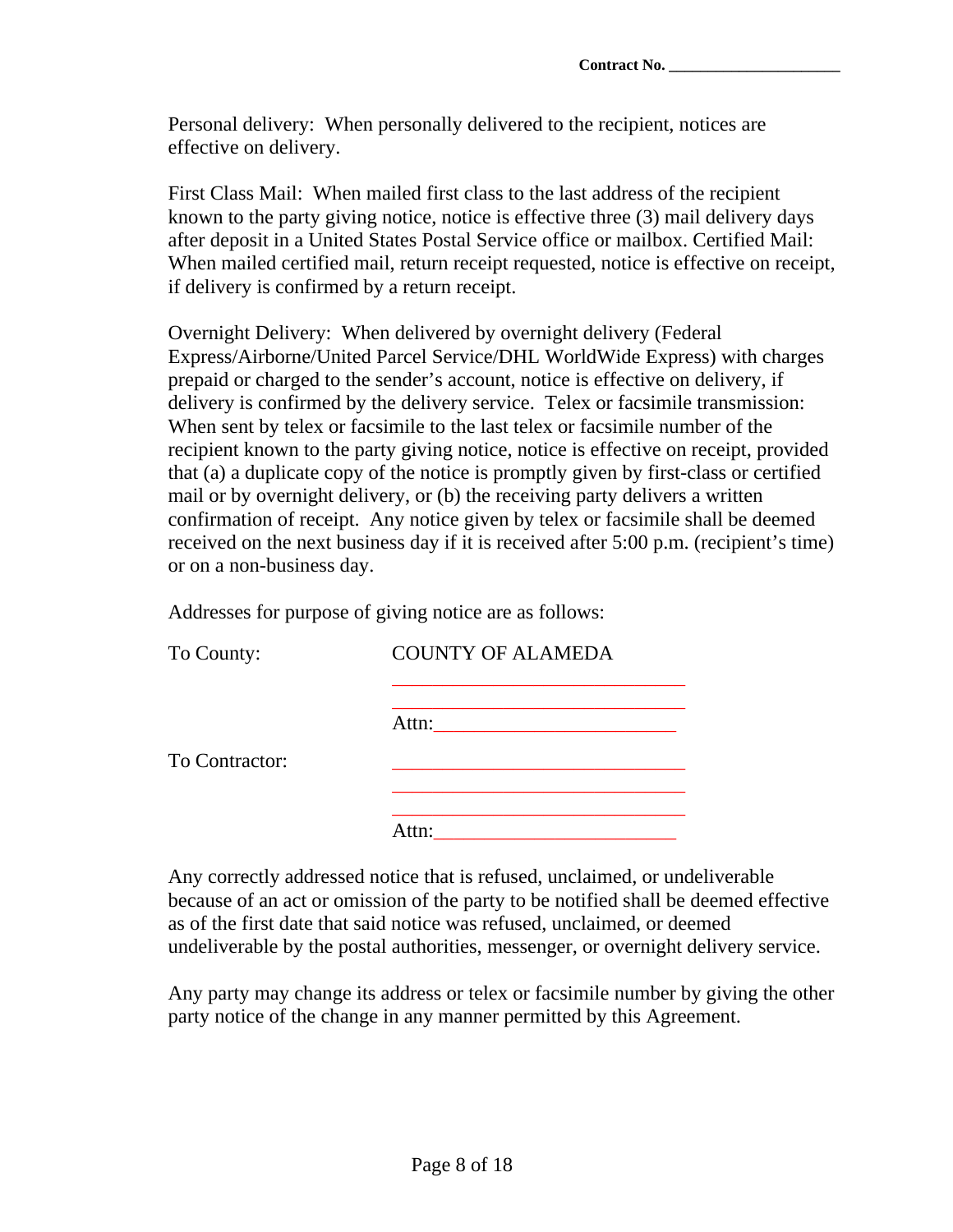- 14. USE OF COUNTY PROPERTY: Contractor shall not use County property (including equipment, instruments and supplies) or personnel for any purpose other than in the performance of his/her obligations under this Agreement.
- 15. EQUAL EMPLOYMENT OPPORTUNITY PRACTICES PROVISIONS: Contractor assures that he/she/it will comply with Title VII of the Civil Rights Act of 1964 and that no person shall, on the grounds of race, creed, color, disability, sex, sexual orientation, national origin, age, religion, Vietnam era Veteran's status, political affiliation, or any other non-merit factor, be excluded from participation in, be denied the benefits of, or be otherwise subjected to discrimination under this Agreement.
	- a. Contractor shall, in all solicitations or advertisements for applicants for employment placed as a result of this Agreement, state that it is an "Equal Opportunity Employer" or that all qualified applicants will receive consideration for employment without regard to their race, creed, color, disability, sex, sexual orientation, national origin, age, religion, Vietnam era Veteran's status, political affiliation, or any other non-merit factor.
	- b. Contractor shall, if requested to so do by the County, certify that it has not, in the performance of this Agreement, discriminated against applicants or employees because of their race, creed, color, disability, sex, sexual orientation, national origin, age, religion, Vietnam era Veteran's status, political affiliation, or any other non-merit factor.
	- c. If requested to do so by the County, Contractor shall provide the County with access to copies of all of its records pertaining or relating to its employment practices, except to the extent such records or portions of such records are confidential or privileged under state or federal law.
	- d. Contractor shall recruit vigorously and encourage minority and womenowned businesses to bid its subcontracts.
	- e. Nothing contained in this Agreement shall be construed in any manner so as to require or permit any act, which is prohibited by law.
	- f. The Contractor shall include the provisions set forth in paragraphs A through E (above) in each of its subcontracts.
- 16. DRUG-FREE WORKPLACE: Contractor and Contractor's employees shall comply with the County's policy of maintaining a drug-free workplace. Neither Contractor nor Contractor's employees shall unlawfully manufacture, distribute, dispense, possess or use controlled substances, as defined in 21 U.S. Code § 812,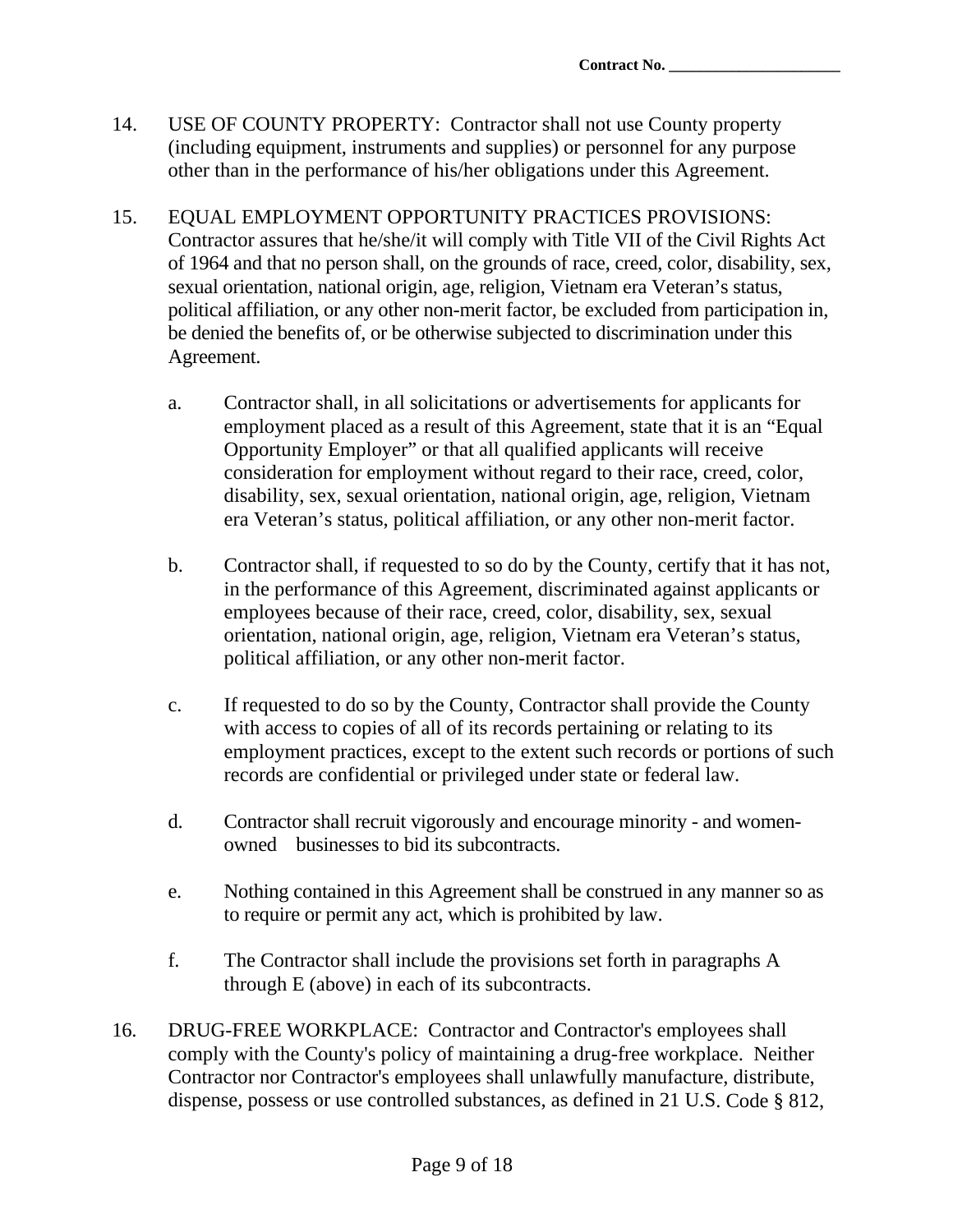including, but not limited to, marijuana, heroin, cocaine, and amphetamines, at any County facility or work site. If Contractor or any employee of Contractor is convicted or pleads nolo contendere to a criminal drug statute violation occurring at a County facility or work site, the Contractor within five days thereafter shall notify the head of the County department/agency for which the contract services are performed. Violation of this provision shall constitute a material breach of this Agreement

17. AUDITS; ACCESS TO RECORDS: The Contractor shall make available to the County, its authorized agents, officers, or employees, for examination any and all ledgers, books of accounts, invoices, vouchers, cancelled checks, and other records or documents evidencing or relating to the expenditures and disbursements charged to the County, and shall furnish to the County, its authorized agents, officers or employees such other evidence or information as the County may require with regard to any such expenditure or disbursement charged by the Contractor.

The Contractor shall maintain full and adequate records in accordance with County requirements to show the actual costs incurred by the Contractor in the performance of this Agreement. If such books and records are not kept and maintained by Contractor within the County of Alameda, California, Contractor shall, upon request of the County, make such books and records available to the County for inspection at a location within County or Contractor shall pay to the County the reasonable, and necessary costs incurred by the County in inspecting Contractor's books and records, including, but not limited to, travel, lodging and subsistence costs. Contractor shall provide such assistance as may be reasonably required in the course of such inspection. The County further reserves the right to examine and reexamine said books, records and data during the three (3) year period following termination of this Agreement or completion of all work hereunder, as evidenced in writing by the County, and the Contractor shall in no event dispose of, destroy, alter, or mutilate said books, records, accounts, and data in any manner whatsoever for three (3) years after the County makes the final or last payment or within three (3) years after any pending issues between the County and Contractor with respect to this Agreement are closed, whichever is later.

18. DOCUMENTS AND MATERIALS: Contractor shall maintain and make available to County for its inspection and use during the term of this Agreement, all Documents and Materials, as defined in Paragraph 11 of this Agreement. Contractor's obligations under the preceding sentence shall continue for three (3) years following termination or expiration of this Agreement or the completion of all work hereunder (as evidenced in writing by County), and Contractor shall in no event dispose of, destroy, alter or mutilate said Documents and Materials, for three (3) years following the County's last payment to Contractor under this Agreement.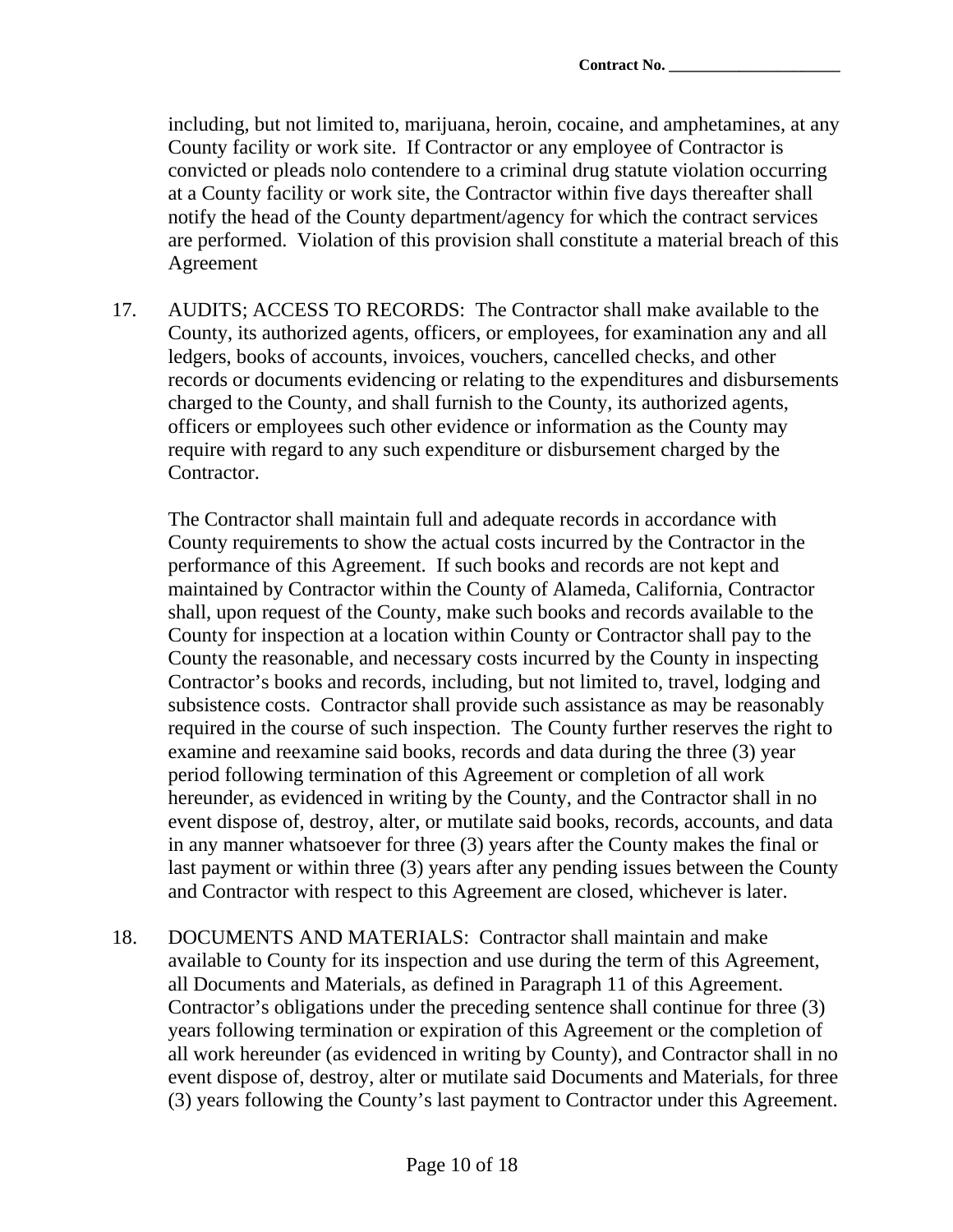- 19. TIME OF ESSENCE: Time is of the essence in respect to all provisions of this Agreement that specify a time for performance; provided, however, that the foregoing shall not be construed to limit or deprive a party of the benefits of any grace or use period allowed in this Agreement.
- 20. TERMINATION: The County has and reserves the right to suspend, terminate or abandon the execution of any work by the Contractor without cause at any time upon giving to the Contractor prior written notice. In the event that the County should abandon, terminate or suspend the Contractor's work, the Contractor shall be entitled to payment for services provided hereunder prior to the effective date of said suspension, termination or abandonment. Said payment shall be computed in accordance with Exhibit B hereto, provided that the maximum amount payable to Contractor for its Services shall not exceed \$\_\_\_\_\_\_\_\_\_\_\_\_\_\_\_\_payment for services provided hereunder prior to the effective date of said suspension, termination or abandonment.
- 21. SMALL LOCAL AND EMERGING BUSINESS PARTICIPATION:

# **Revised SLEB Provisions for use in Standard Services Agreement.**

Red italic text below indicates instructions to County users.

*Select the appropriate SLEB provision below for your contract and delete the unused options:* 

 *Option 1 – If Prime is subcontracting with SLEBs Option 2 – If Prime is a SLEB Option 3 –If SLEB Waiver was approved by GSA, Auditor-Controller or the Board* 

*OPTION 1: If Prime is subcontracting with SLEBs use provision below:*

SMALL LOCAL AND EMERGING BUSINESS (SLEB) PARTICIPATION: Contractor shall subcontract with *company name* (*street address, city, state;* Principal, *name*), for services to be provided under this Agreement in an amount equal to twenty percent (20%) *(or adjust percentage if more than or less than 20%.)* of the contract value of this Agreement in accordance with County's Small and Emerging Local Business provision, which includes but is not limited to:

a. SLEB subcontractor(s) is independently owned and operated (i.e., is not owned or operated in any way by Prime), nor do any employees of either entity work for the other.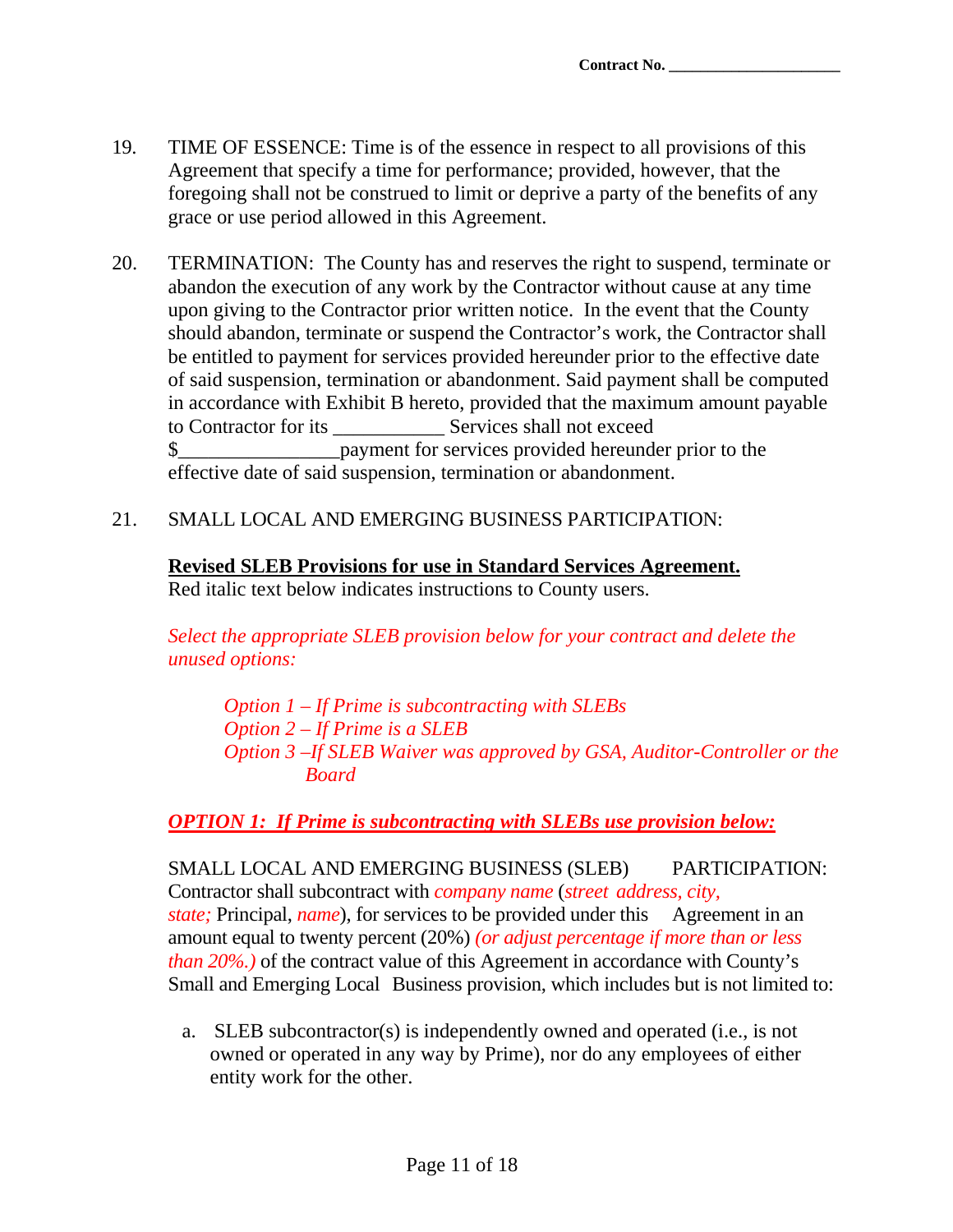- b. As is applicable, Contractor shall ensure that the certification status of participating SLEB subcontractors is maintained in compliance with the SLEB Program for the term of this contract.
- c. Contractor shall not substitute or add any small and/or emerging local business(s) listed in this agreement without prior written approval from the County. Said requests to substitute or add a small and/or emerging local business shall be submitted in writing to the County department contract representative identified under Item #13 above. Contractor will not be able to substitute the subcontractor without prior written approval from the Alameda County Auditor Controller Agency, Office of Contract Compliance (OCC).
- d. All SLEB participation, except for SLEB prime contractor, must be tracked and monitored utilizing the Elation compliance System. Contractor and Contractor's small and/or emerging local businesses participating as subcontractors on the awarded contract are required to use the Elation webbased compliance system as described in Exhibit E (Contract Compliance Reporting Requirements) to report and validate payments made by Prime Contractors to the certified small and/or emerging local businesses. It is the Contractor's responsibility to ensure that they and their subcontractors are registered and trained as required to utilize the Elation compliance system. SLEB prime contractor with SLEB subcontractors must enter payments made to subcontractors in the Elation System and ensure that SLEB subcontractors confirm payments received.

County will be under no obligation to pay contractor for the percent committed to a SLEB subcontractor if the work is not performed by the listed small and/or emerging local business.

For further information regarding the Small Local Emerging Business participation requirements and utilization of the Alameda County Contract Compliance System contact the County Auditor- Controller's Office of Contract Compliance (OCC) located at 1221 Oak St., Rm. 249, Oakland, CA 94612 at Tel: (510) 891-5500, Fax: (510) 272-6502 or via E-mail at ACSLEBcompliance@acgov.org.

## *OPTION 2 – If Prime is a SLEB use provision below:*

SMALL, LOCAL AND EMERGING BUSINESS (SLEB) PARTICIPATION: Contractor has been certified by the County as a small or emerging local business. As a result, there is no requirement to subcontract with another business in order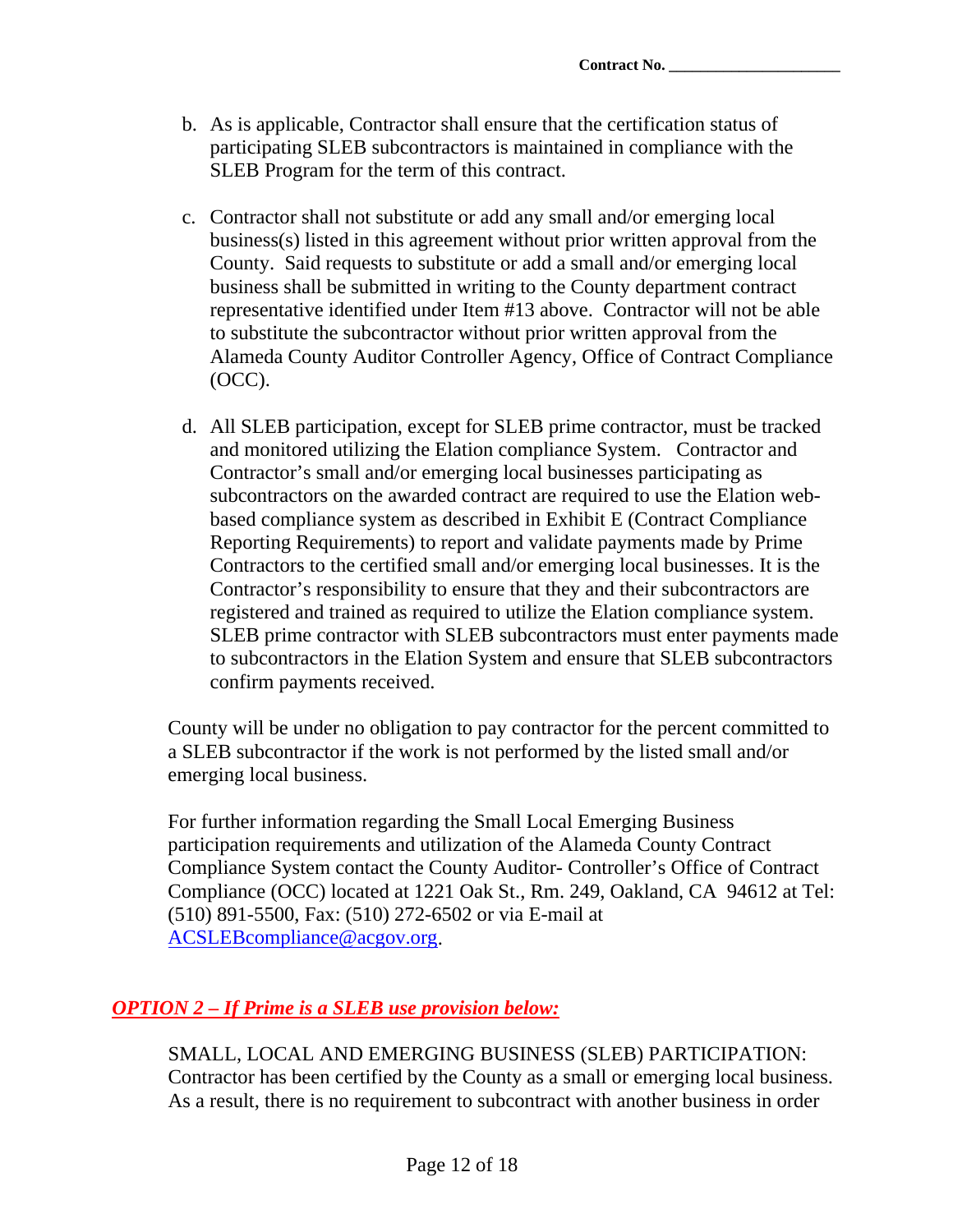to satisfy the County's Small and Emerging Locally owned Business provision. If during the term of this contract, Contractor's certification status changes, Contractor shall notify the County within three business days.

**Should Contractor's status as a certified small or emerging local business change at any time during the term of this Agreement**, Contractor shall negotiate with County to be in compliance with the County's Small and Emerging Local Business provision, including but not limited to:

- a. Contractor must subcontract a minimum 20% of the remaining contract value with a certified small or emerging local business(es).
- b. SLEB subcontractor(s) is independently owned and operated (i.e., is not owned or operated in any way by Prime), nor do any employees of either entity work for the other.
- c. As is applicable, Contractor shall ensure that their certification status is maintained in compliance with the SLEB Program for the term of this contract.
- d. For any subcontractors retained to comply with this provision, Contractor shall not substitute any such small and/or emerging local business(s) subcontractor without prior written approval from the County. Said requests to substitute shall be submitted in writing to the County department contract representative identified under Item #13 above. Contractor will not be able to substitute the subcontractor without prior written approval from the Alameda County Auditor Controller Agency, Office of Contract Compliance (OCC). Further approval from the Board of Supervisors may also be required. .
- e. If subcontractors are added to the contract, all SLEB participation, except for prime contractor, must be tracked and monitored utilizing the Elation compliance System (see Exhibit E). SLEB prime contractor with SLEB subcontractors must enter payments made to subcontractors in the Elation System and ensure that SLEB subcontractors confirm payments received.

Contractor shall meet the requirements above within 15 business days of the County notifying Contractor that it is no longer in compliance with the program. County will be under no obligation to pay contractor for the percent committed to a SLEB subcontractor if the work is not performed by the listed small and/or emerging local business.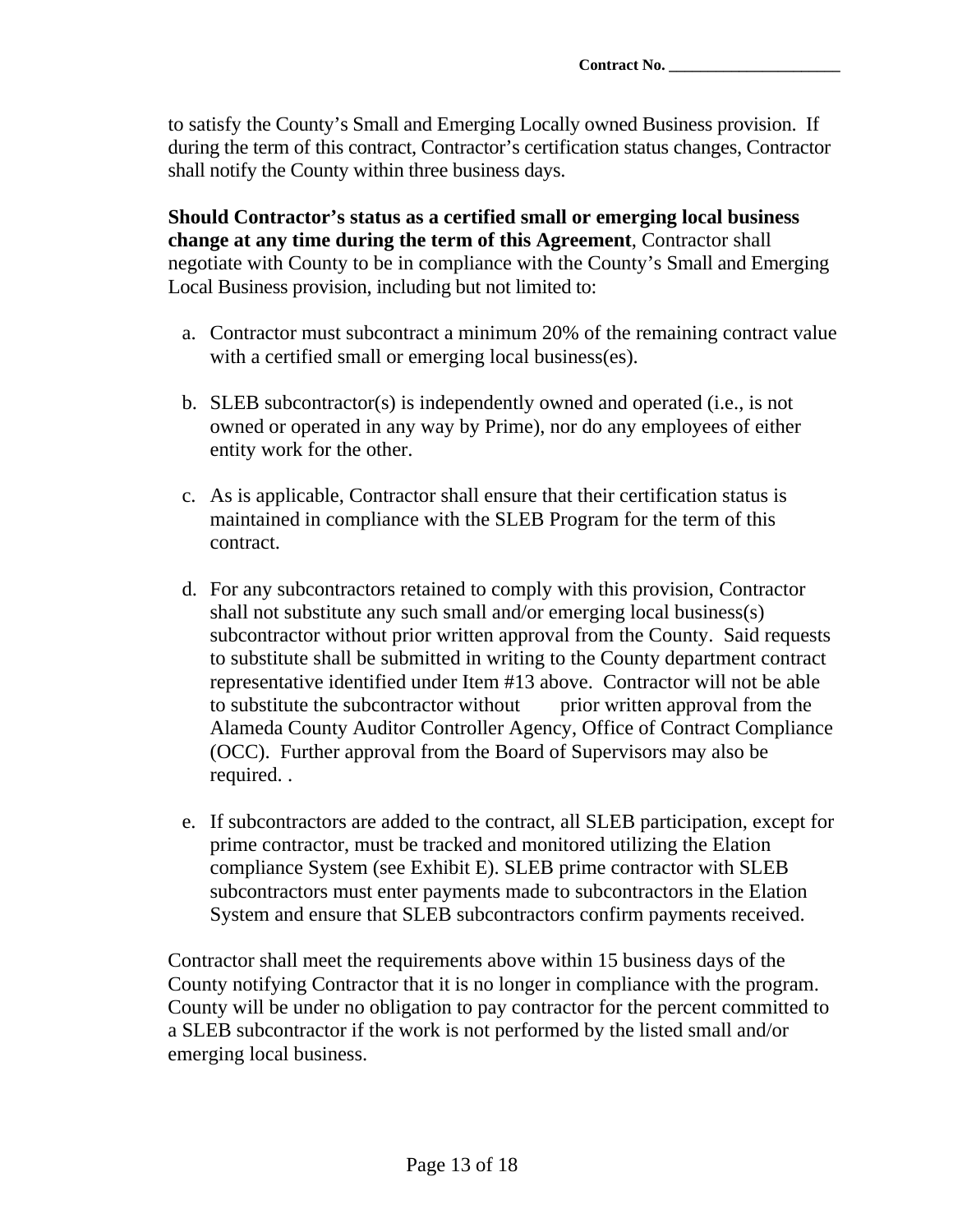For further information regarding the Small Local Emerging Business participation requirements and utilization of the Alameda County Contract Compliance System contact the County Auditor- Controller's Office of Contract Compliance (OCC) located at 1221 Oak St., Rm. 249, Oakland, CA 94612 at Tel: (510) 891-5500, Fax: (510) 272-6502 or via E-mail at ACSLEBcompliance@acgov.org.

### *OPTION 3 –If SLEB Waiver was approved by GSA, Auditor Controller or the Board use provision below:*

SMALL, LOCAL AND EMERGING BUSINESS (SLEB) PARTICIPATION: Contractor has been approved by County to participate in contract without SLEB participation. As a result, there is no requirement to subcontract with another business in order to satisfy the County's Small and Emerging Locally owned Business provision.

#### **However, if circumstances or the terms of the contract should change**, Contractor may be required to immediately comply with the County's Small and Emerging Local Business provisions, including but not limited to:

- a. Contractor must be a certified small or emerging local business(es) or subcontract a minimum 20% with a certified small or emerging local business(es).
- b. SLEB subcontractor(s) is independently owned and operated (i.e., is not owned or operated in any way by Prime), nor do any employees of either entity work for the other.
- c. Small and/or Emerging Local Business participation and current SLEB certification status must be maintained for the term of the contract. Contractor shall ensure that their own certification status and/or that of participating subcontractors (as is applicable) are maintained in compliance with the SLEB Program.
- d. Contractor shall not substitute or add any small and/or emerging local business(s) listed in this agreement without prior written approval from the County. Said requests to substitute or add a small and/or emerging local business shall be submitted in writing to the County department contract representative identified under Item #13 above. Contractor will not be able to substitute the subcontractor without prior written approval from the Alameda County Auditor Controller Agency, Office of Contract Compliance (OCC).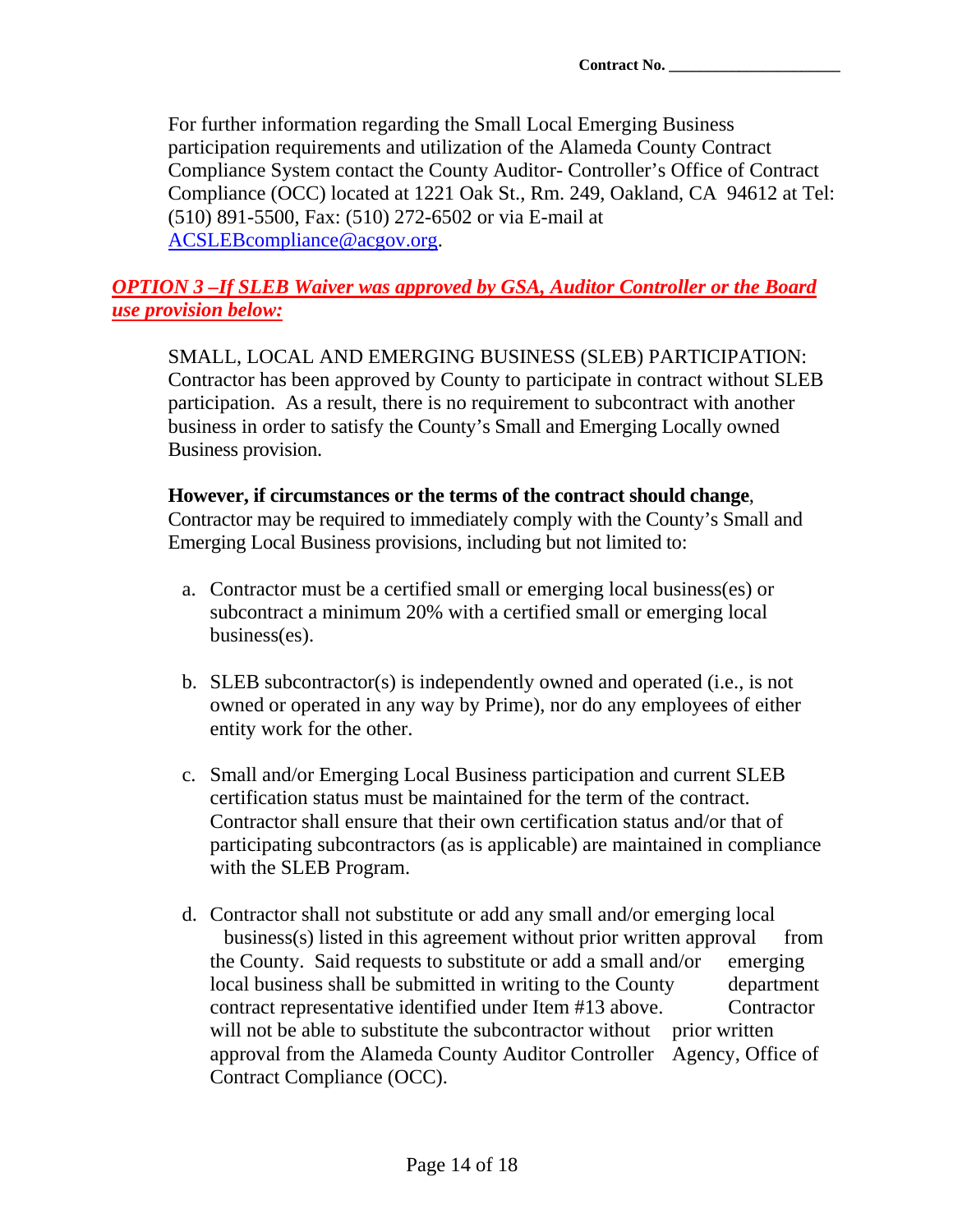e. All SLEB participation, except for SLEB prime contractor, must be tracked and monitored utilizing the Elation compliance System.

County will be under no obligation to pay contractor for the percent committed to a SLEB (whether SLEB is a prime or subcontractor) if the work is not performed by the listed small and/or emerging local business.

For further information regarding the Small Local Emerging Business participation requirements and utilization of the Alameda County Contract Compliance System contact the County Auditor- Controller's Office of Contract Compliance (OCC) located at 1221 Oak St., Rm. 249, Oakland, CA 94612 at Tel: (510) 891-5500, Fax: (510) 272-6502 or via E-mail at ACSLEBcompliance@acgov.org.

- 22. FIRST SOURCE PROGRAM: For contracts over \$100,000, Contractor shall provide County ten (10) working days to refer to Contractor, potential candidates to be considered by Contractor to fill any new or vacant positions that are necessary to fulfill their contractual obligations to the County that Contractor has available during the contract term before advertising to the general public.
- 23. CHOICE OF LAW: This Agreement shall be governed by the laws of the State of California.
- 24. WAIVER: No waiver of a breach, failure of any condition, or any right or remedy contained in or granted by the provisions of this Agreement shall be effective unless it is in writing and signed by the party waiving the breach, failure, right or remedy. No waiver of any breach, failure, right or remedy shall be deemed a waiver of any other breach, failure, right or remedy, whether or not similar, nor shall any waiver constitute a continuing waiver unless the writing so specifies.
- 25. ENTIRE AGREEMENT: This Agreement, including all attachments, exhibits, and any other documents specifically incorporated into this Agreement, shall constitute the entire agreement between County and Contractor relating to the subject matter of this Agreement. As used herein, Agreement refers to and includes any documents incorporated herein by reference and any exhibits or attachments. This Agreement supersedes and merges all previous understandings, and all other agreements, written or oral, between the parties and sets forth the entire understanding of the parties regarding the subject matter thereof. The Agreement may not be modified except by a written document signed by both parties.
- 26. HEADINGS herein are for convenience of reference only and shall in no way affect interpretation of the Agreement.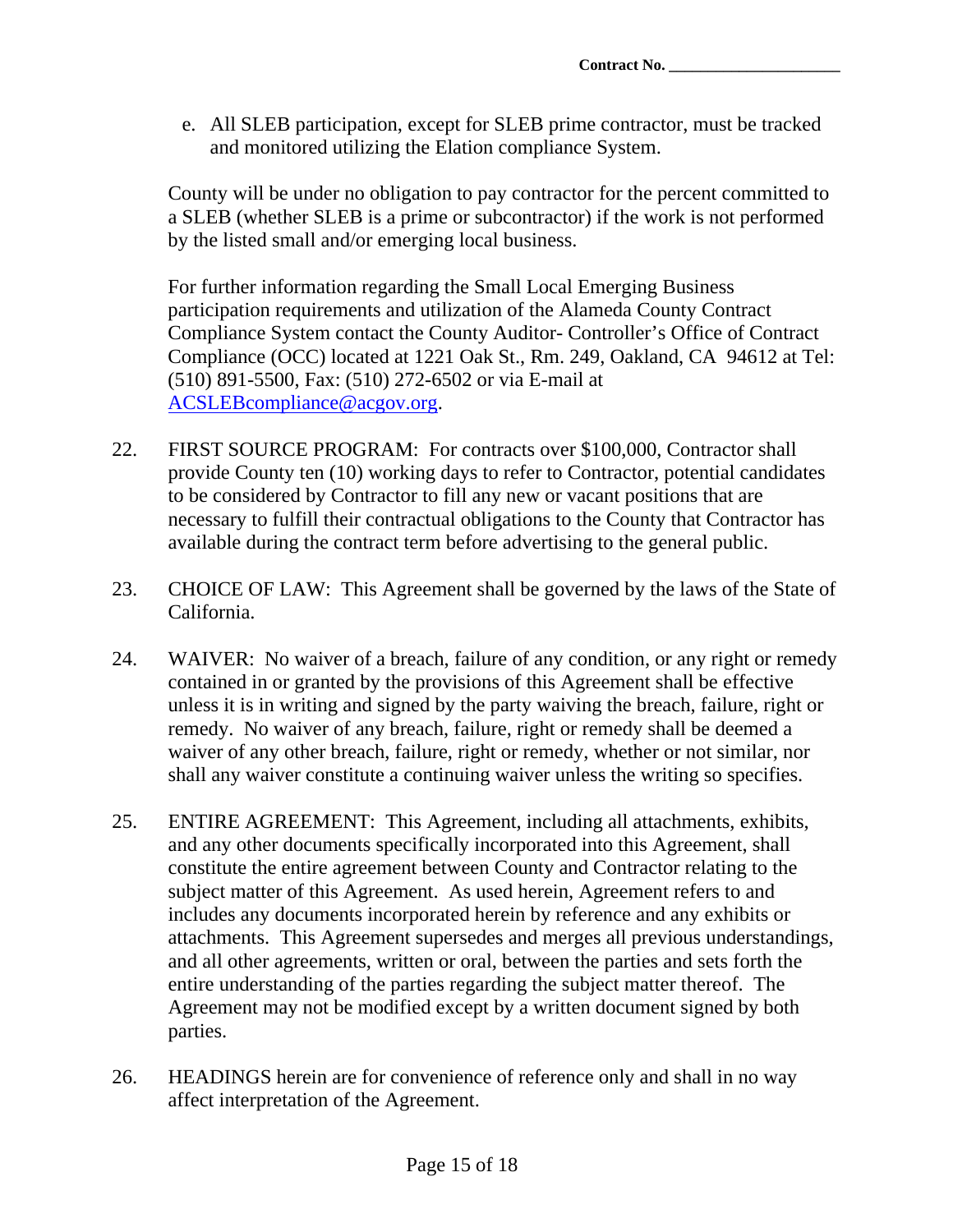- 27. ADVERTISING OR PUBLICITY: Contractor shall not use the name of County, its officers, directors, employees or agents, in advertising or publicity releases or otherwise without securing the prior written consent of County in each instance.
- 28. MODIFICATION OF AGREEMENT: This Agreement may be supplemented, amended or modified only by the mutual agreement of the parties. No supplement, amendment or modification of this Agreement shall be binding unless it is in writing and signed by authorized representatives of both parties.
- 29. ASSURANCE OF PERFORMANCE: If at any time County believes Contractor may not be adequately performing its obligations under this Agreement or that Contractor may fail to complete the Services as required by this Agreement, County may request from Contractor prompt written assurances of performance and a written plan acceptable to County, to correct the observed deficiencies in Contractor's performance. Contractor shall provide such written assurances and written plan within ten (10) calendar days of its receipt of County's request and shall thereafter diligently commence and fully perform such written plan. Contractor acknowledges and agrees that any failure to provide such written assurances and written plan within the required time is a material breach under this Agreement.
- 30. SUBCONTRACTING/ASSIGNMENT: Contractor shall not subcontract, assign or delegate any portion of this Agreement or any duties or obligations hereunder without the County's prior written approval.
	- a. Neither party shall, on the basis of this Agreement, contract on behalf of or in the name of the other party. Any agreement that violates this Section shall confer no rights on any party and shall be null and void.
	- b. Contractor shall use the subcontractors identified in Exhibit A and shall not substitute subcontractors without County's prior written approval.
	- c. Contractor shall remain fully responsible for compliance by its subcontractors with all the terms of this Agreement, regardless of the terms of any agreement between Contractor and its subcontractors.
- 31. SURVIVAL: The obligations of this Agreement, which by their nature would continue beyond the termination on expiration of the Agreement, including without limitation, the obligations regarding Indemnification (Paragraph 2), Ownership of Documents (Paragraph 11), and Conflict of Interest (Paragraph 12), shall survive termination or expiration.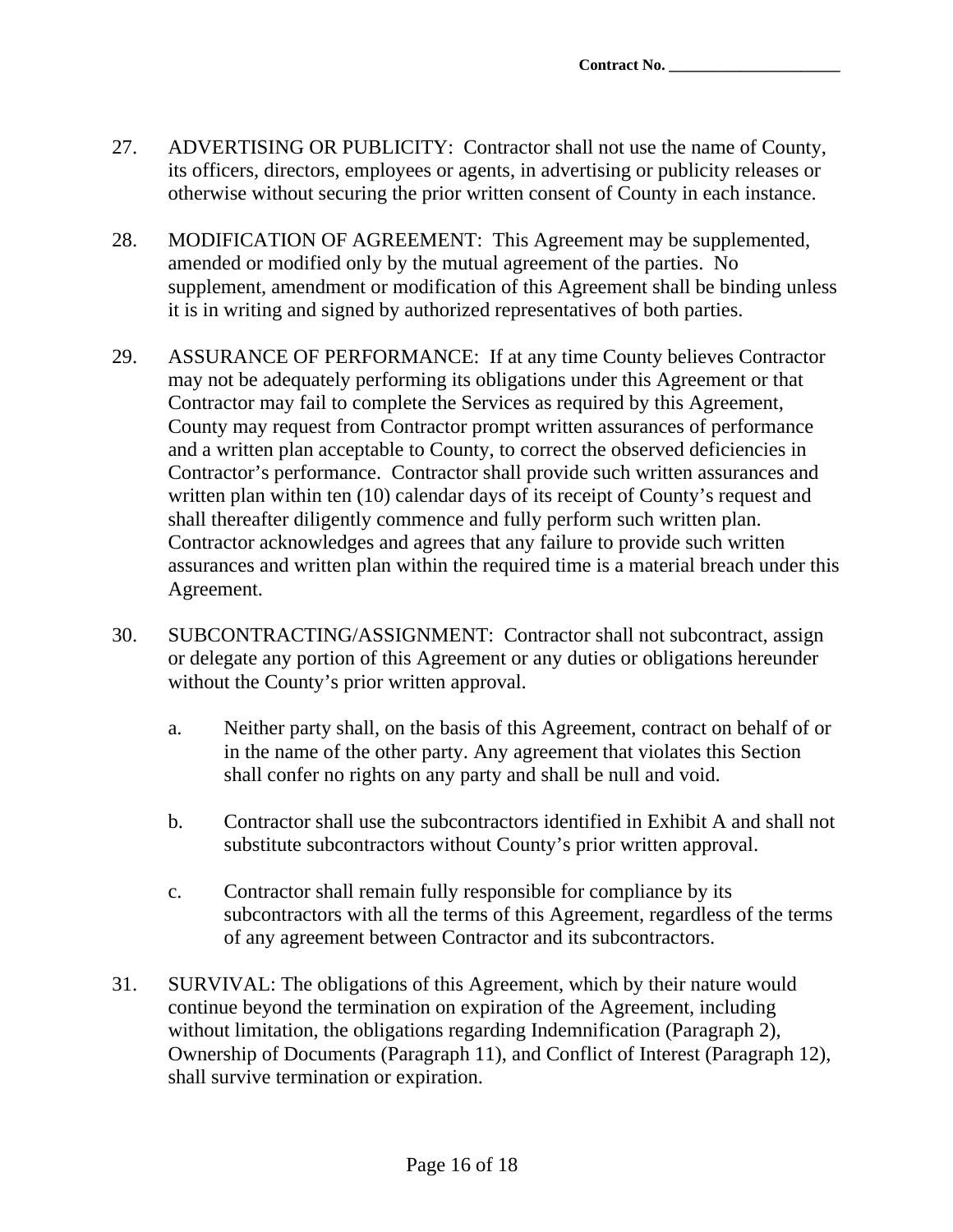- 32. SEVERABILITY: If a court of competent jurisdiction holds any provision of this Agreement to be illegal, unenforceable, or invalid in whole or in part for any reason, the validity and enforceability of the remaining provisions, or portions of them, will not be affected, unless an essential purpose of this Agreement would be defeated by the loss of the illegal, unenforceable, or invalid provision.
- 33. PATENT AND COPYRIGHT INDEMNITY: Contractor represents that it knows of no allegations, claims, or threatened claims that the materials, services, hardware or software ("Contractor Products") provided to County under this Agreement infringe any patent, copyright or other proprietary right. Contractor shall defend, indemnify and hold harmless County of, from and against all losses, claims, damages, liabilities, costs expenses and amounts (collectively, "Losses") arising out of or in connection with an assertion that any Contractor Products or the use thereof, infringe any patent, copyright or other proprietary right of any third party. County will: (1) notify Contractor promptly of such claim, suit or assertion; (2) permit Contractor to defend, compromise, or settle the claim; and, (3) provide, on a reasonable basis, information to enable Contractor to do so. Contractor shall not agree without County's prior written consent, to any settlement, which would require County to pay money or perform some affirmative act in order to continue using the Contractor Products.
	- a. If Contractor is obligated to defend County pursuant to this Section 33 and fails to do so after reasonable notice from County, County may defend itself and/or settle such proceeding, and Contractor shall pay to County any and all losses, damages and expenses (including attorney's fees and costs) incurred in relationship with County's defense and/or settlement of such proceeding.
	- b. In the case of any such claim of infringement, Contractor shall either, at its option, (1) procure for County the right to continue using the Contractor Products; or (2) replace or modify the Contractor Products so that that they become non-infringing, but equivalent in functionality and performance.
	- c. Notwithstanding this Section 33, County retains the right and ability to defend itself, at its own expense, against any claims that Contractor Products infringe any patent, copyright, or other intellectual property right.
- 34. OTHER AGENCIES: Other tax supported agencies within the State of California who have not contracted for their own requirements may desire to participate in this contract. The Contractor is requested to service these agencies and will be given the opportunity to accept or reject the additional requirements. If the Contractor elects to supply other agencies, orders will be placed directly by the agency and payments made directly by the agency.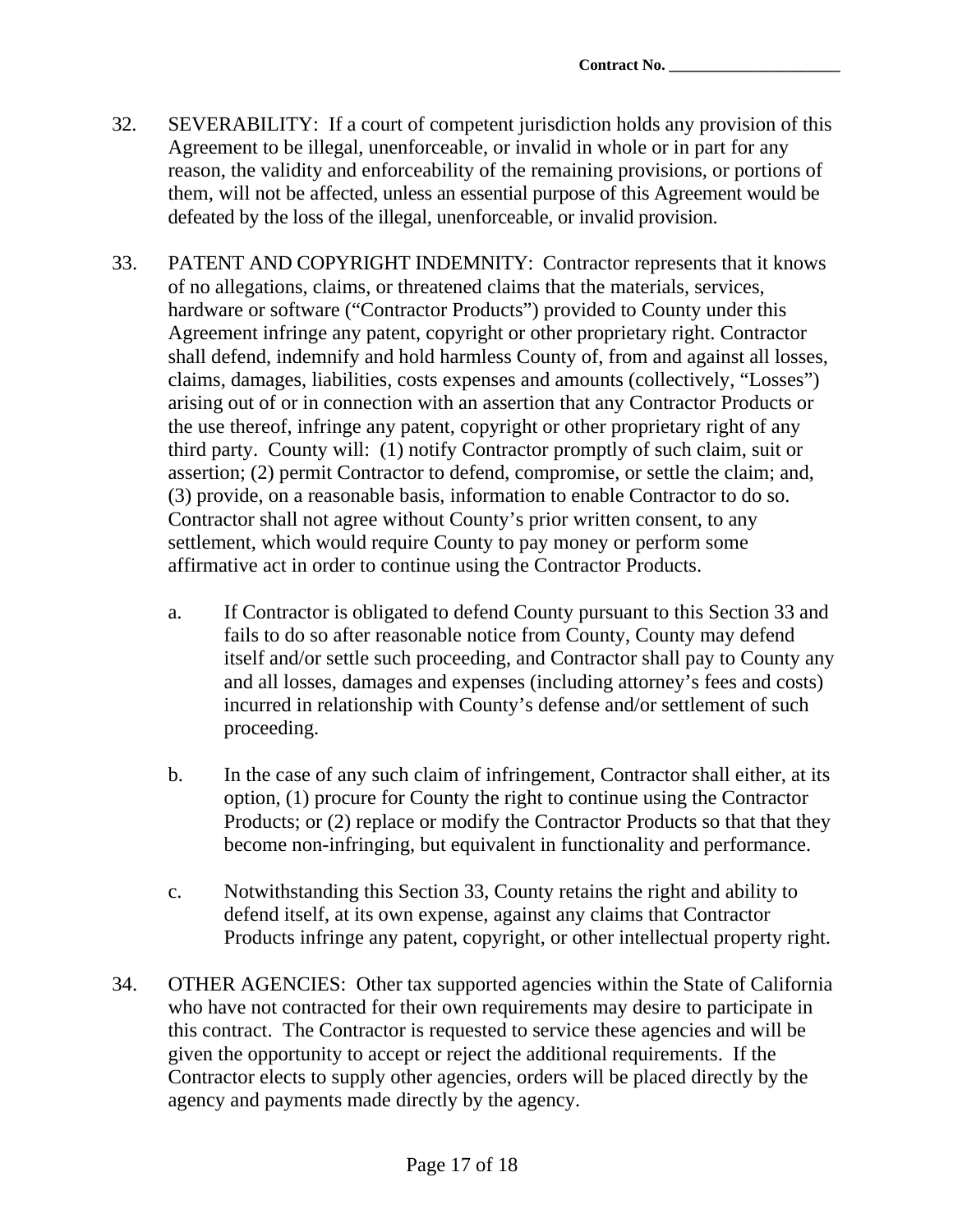- 35. EXTENSION: This agreement may be extended for two additional one year terms by mutual agreement of the County and the Contractor
- 36. SIGNATORY: By signing this agreement, signatory warrants and represents that he/she executed this Agreement in his/her authorized capacity and that by his/her signature on this Agreement, he/she or the entity upon behalf of which he/she acted, executed this Agreement

[END OF GENERAL TERMS AND CONDITIONS]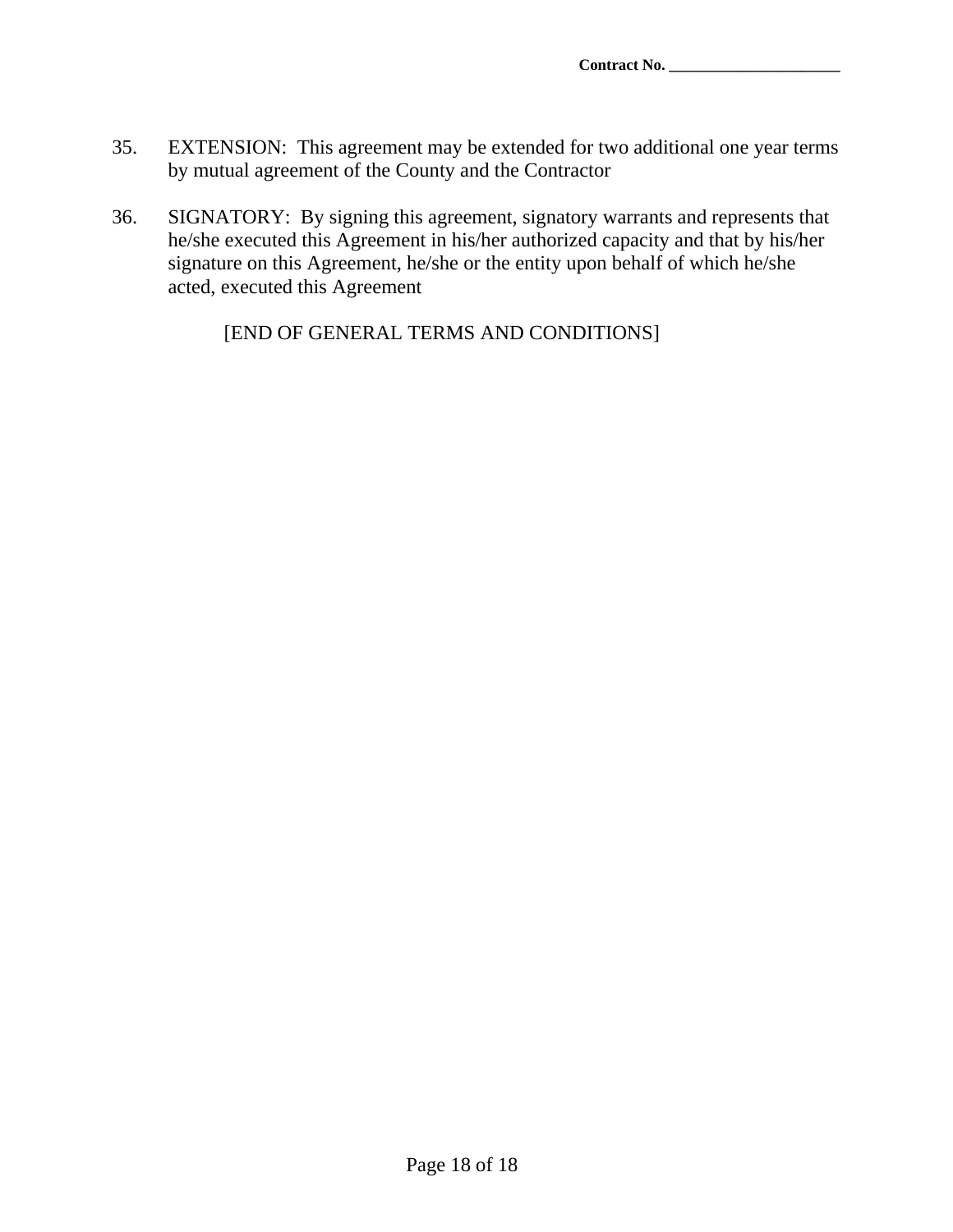**Contract No. \_\_\_\_\_\_\_\_\_\_\_\_\_\_\_\_\_\_\_\_\_\_** 

#### ADDITIONAL PROVISIONS

## Instructions:

 *(Delete this page "Additional Provisions" if there are no additional provisions or changes to the General Terms and Conditions)*

County Counsel Signature: \_\_\_\_\_\_\_\_\_\_\_\_\_\_\_\_\_\_\_\_\_\_\_\_\_\_\_\_\_\_\_\_\_\_\_\_\_\_\_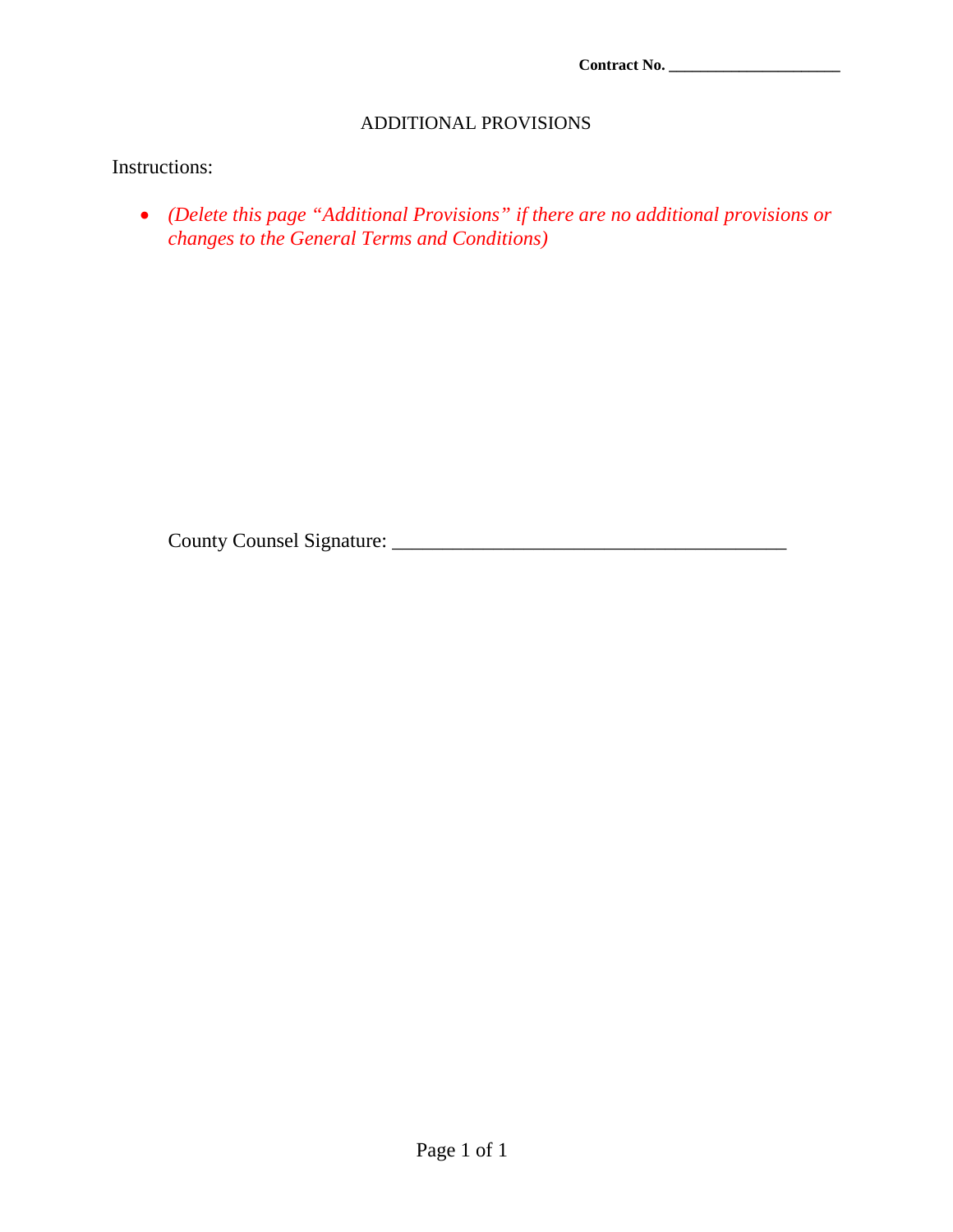#### **EXHIBIT A DEFINITION OF SERVICES**

#### (*Modify language as needed*)

- 1. Contractor shall provide \_\_\_\_\_\_\_\_\_\_\_\_\_\_\_\_\_\_\_\_\_\_\_Services in accordance with the "Specific Requirements" section within County's Request for Proposal No.\_\_\_\_\_\_ (RFP) and "Description of Services" section of Contractor's Proposal dated \_\_\_\_\_\_\_\_\_\_. Said sections are incorporated herein by reference and attached hereto as Exhibit A-1, A-2, A-3, and A-4.
	- a. In the event of any conflict (direct or indirect) among any of the abovereferenced exhibits, the more stringent requirements providing the County with the broader scope of services shall have precedence, such that the scope of work described in the RFP sections and the scope of work described in Contractor's proposal shall both be performed to the greatest extent feasible.
	- b. County and Contractor agree that the following Supplemental Provisions are incorporated into this Agreement, and that the Additional Provisions shall take precedence over inconsistent or conflicting provisions contained in the abovereferenced exhibits.
- 2. Contractor project team will consist of the following Key Personnel and subcontractors, as applicable during the contract term:

Contractor agrees that it shall not transfer or reassign the individuals identified above as Key Personnel or substitute subcontractors without the express written agreement of County, which agreement shall not be unreasonably withheld. Should such individual or individuals in the employ of Contractor no longer be employed by Contractor during the term of this Agreement, Contractor shall make a good faith effort to present to County an individual with greater or equal qualifications as a replacement subject to County's approval, which approval shall not be unreasonably withheld.

3. The approval of County to a requested change shall not release Contractor from its obligations under this Agreement.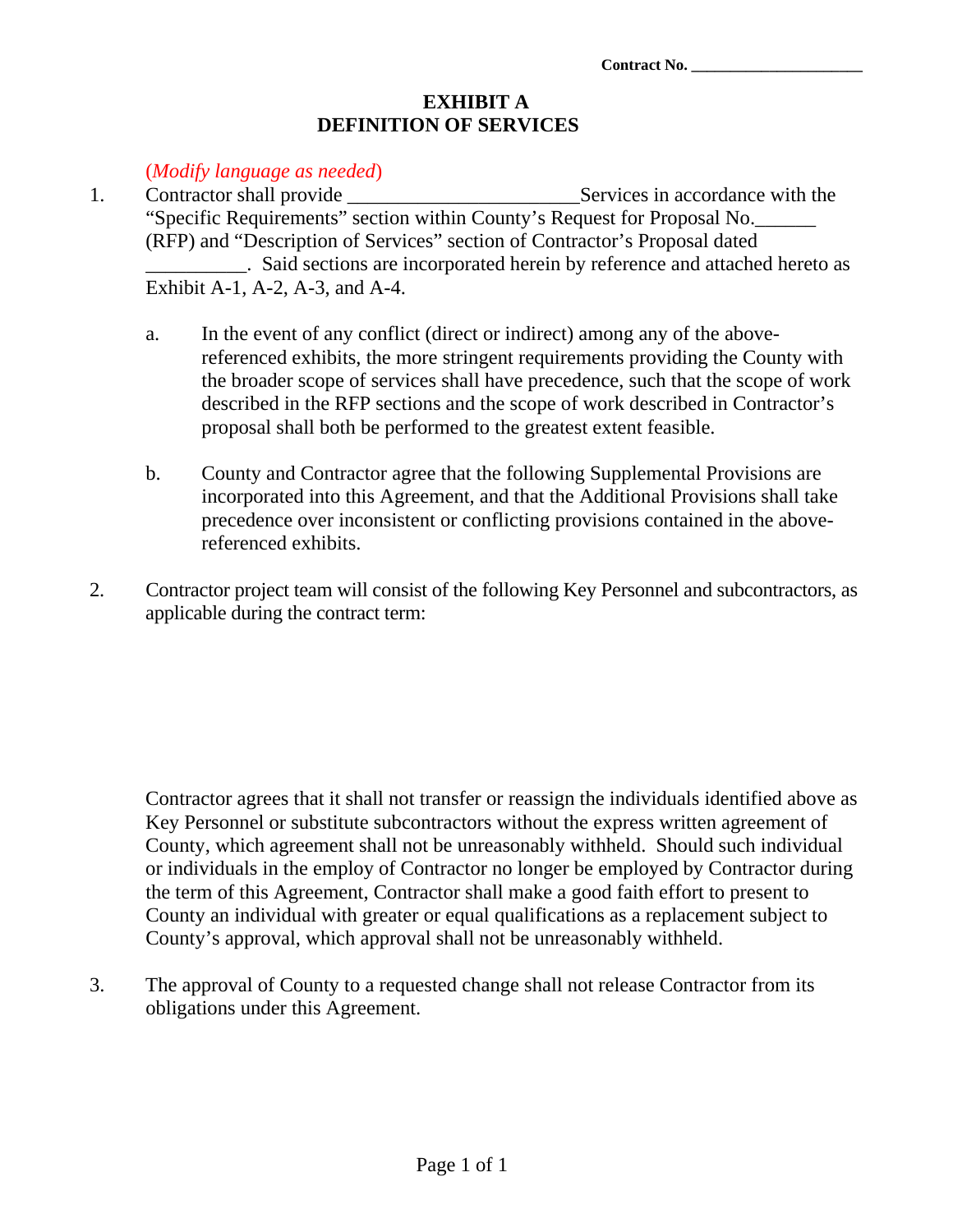#### **EXHIBIT B PAYMENT TERMS**

#### *(Modify language as needed*)

1. County will pay Contractor upon successful completion and acceptance of the following services listed below, within thirty (30) days, upon receipt of invoice.

2. Invoices will be approved by the County,

- 3. Total payment under the terms of this Agreement will not exceed the total amount of This cost includes all taxes and all other charges.
- 4. Upon award of this Agreement by County, County and Contractor shall forthwith jointly create a schedule governing the timely performance of Contractor's services hereunder. The agreed upon schedule shall be incorporated into this Agreement upon its adoption by the parties and thereafter Contractor shall perform all services under this Agreement in conformance with the schedule.
- 5. Upon notice to proceed from County, Contractor shall perform in accordance with the following schedule: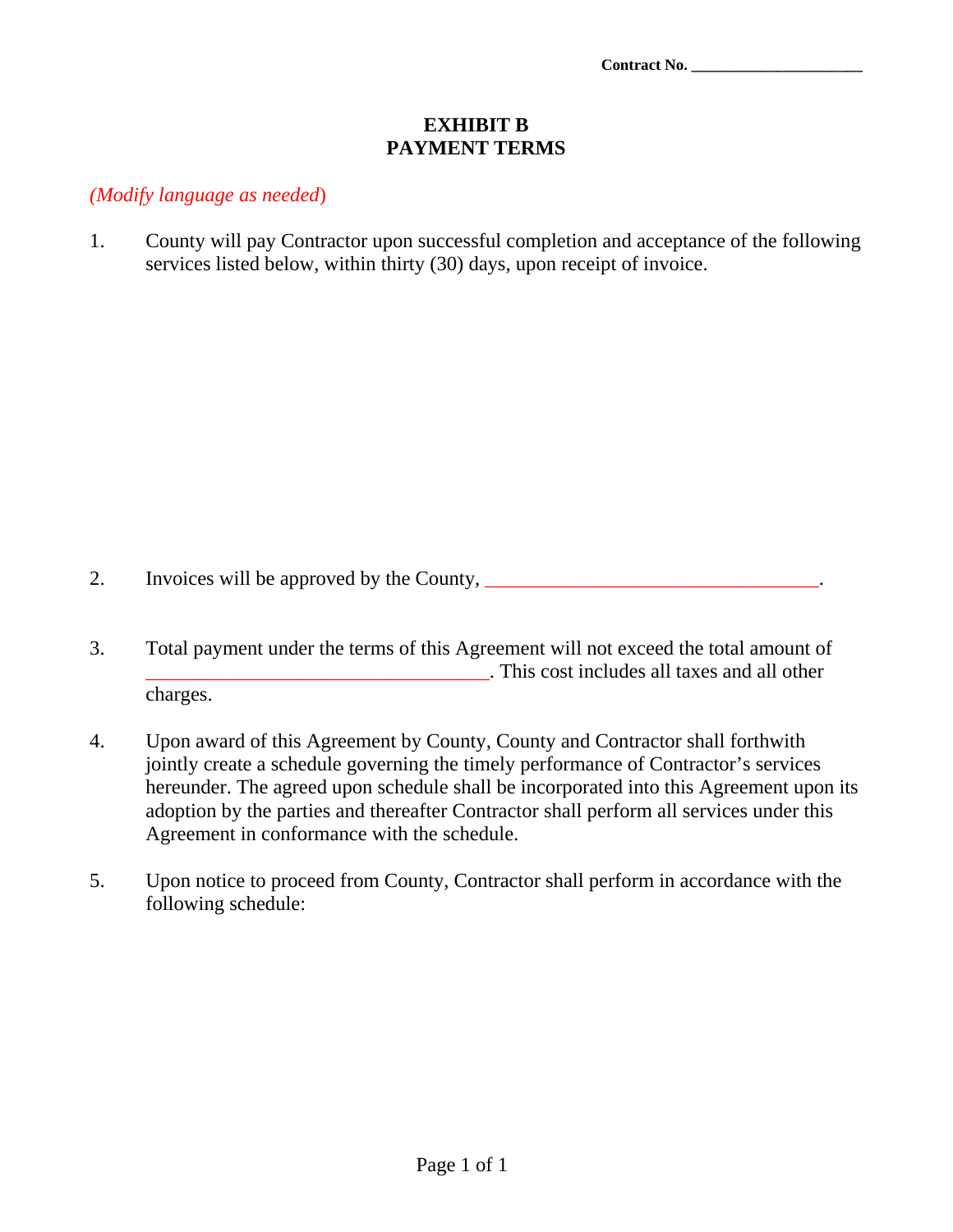#### **EXHIBIT C INSURANCE REQUIREMENTS**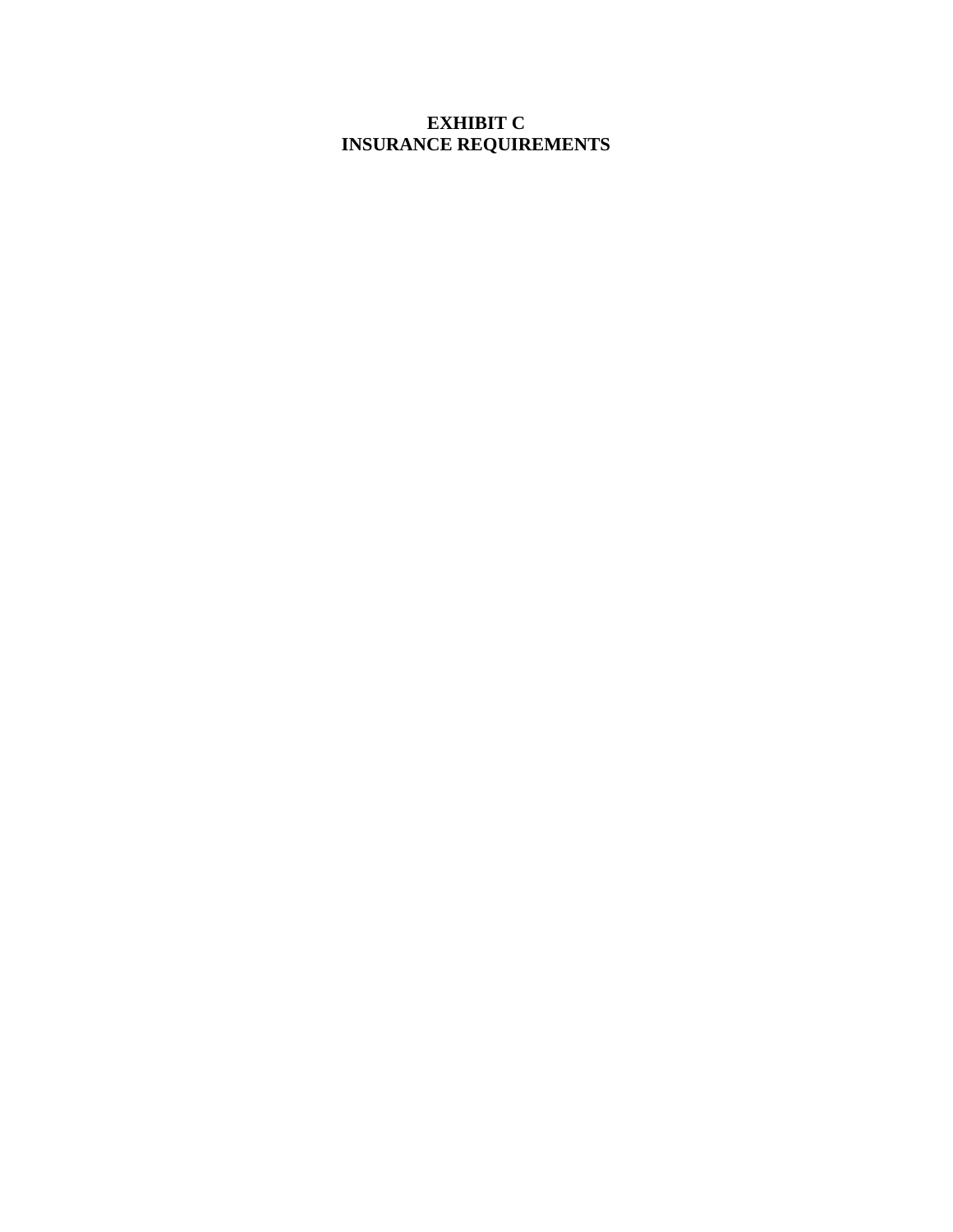## **EXHIBIT D**

## **COUNTY OF ALAMEDA DEBARMENT AND SUSPENSION CERTIFICATION**

(Applicable to all agreements funded in part or whole with federal funds and contracts over \$25,000).

**The contractor, under penalty of perjury, certifies that, except as noted below, contractor, its principals, and any named and unnamed subcontractor:** 

- **Is not currently under suspension, debarment, voluntary exclusion, or determination of ineligibility by any federal agency;**
- **Has not been suspended, debarred, voluntarily excluded or determined ineligible by any federal agency within the past three years;**
- **Does not have a proposed debarment pending; and**
- **Has not been indicted, convicted, or had a civil judgment rendered against it by a court of competent jurisdiction in any matter involving fraud or official misconduct within the past three years.**

**If there are any exceptions to this certification, insert the exceptions in the following space.** 

**Exceptions will not necessarily result in denial of award, but will be considered in determining contractor responsibility. For any exception noted above, indicate below to whom it applies, initiating agency, and dates of action.** 

**Notes: Providing false information may result in criminal prosecution or administrative sanctions. The above certification is part of the Standard Services Agreement. Signing this Standard Services Agreement on the signature portion thereof shall also constitute signature of this Certification.** 

| <b>CONTRACTOR:</b> |        |
|--------------------|--------|
| PRINCIPAL:         | TITLE: |
| SIGNATURE:         | DATE:  |